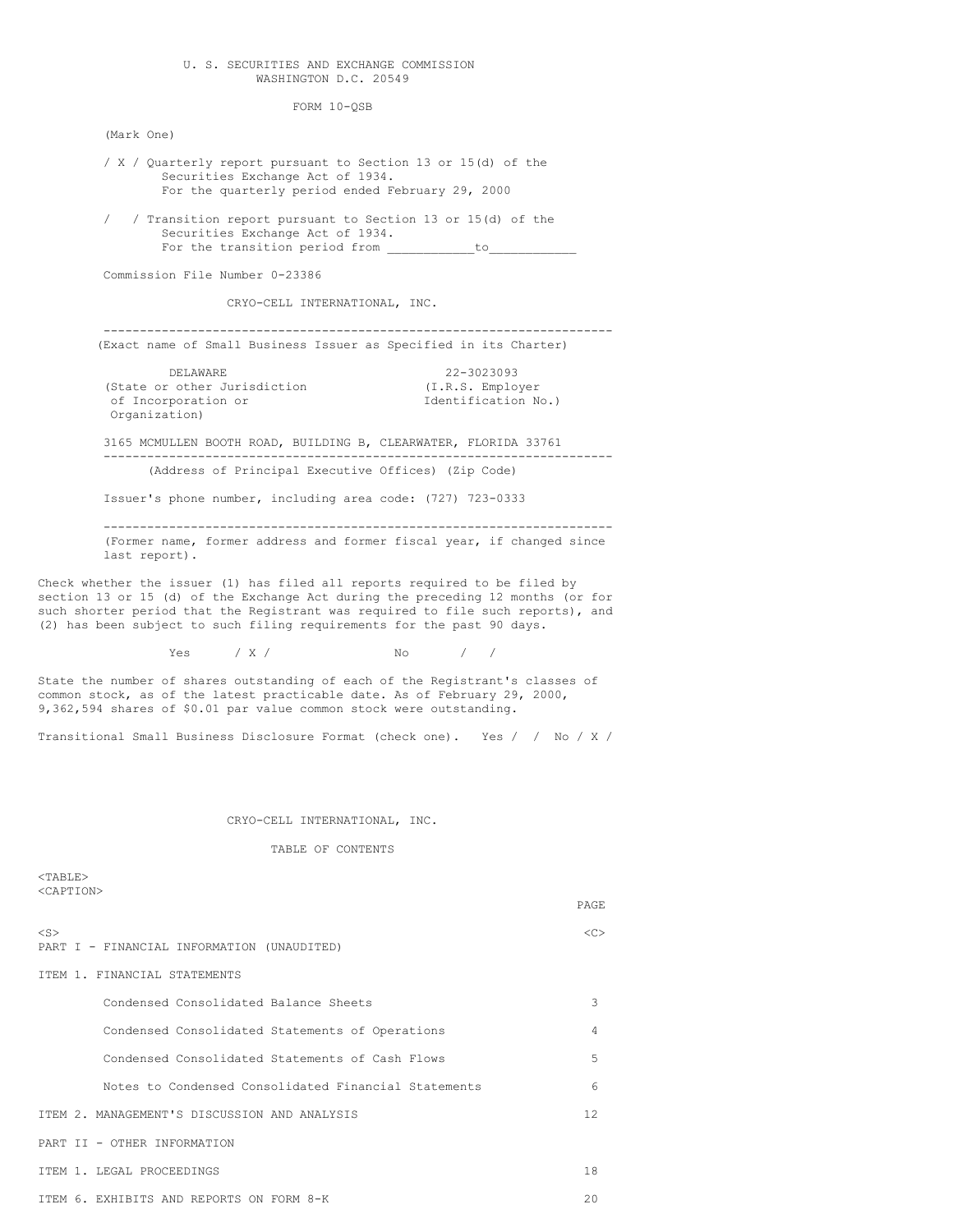2

# CRYO-CELL INTERNATIONAL, INC. AND SUBSIDIARIES CONSOLIDATED BALANCE SHEETS ASSETS

 $<$ TABLE $>$ <CAPTION>

| NUME LIUNZ                                                                                                                  | February 29, November 30,<br>2000<br>-------------- | 1999<br>----------------     |
|-----------------------------------------------------------------------------------------------------------------------------|-----------------------------------------------------|------------------------------|
|                                                                                                                             |                                                     |                              |
| <b>CURRENT ASSETS</b><br>$<$ S $>$                                                                                          | $\langle C \rangle$                                 | $<<$ C $>$                   |
| Cash and cash equivalents<br>Accounts receivable and advances (net of allowance for                                         |                                                     | \$1,530,177 \$1,555,190      |
| doubtful accounts of \$14,688)                                                                                              | 85,469                                              | 57,548                       |
| Receivable - litigation<br>Receivable - Revenue Sharing Agreement                                                           | 69,178<br>450,000                                   | 69,178<br>450,000            |
| Marketable securities                                                                                                       | 301,909                                             | 109,407                      |
| Refundable income taxes                                                                                                     | 1,596                                               | 890                          |
| Prepaid expenses and other current assets                                                                                   | 231,973<br>______________                           | 200,266<br>----------------  |
| Total current assets                                                                                                        | 2,670,302                                           | 2,442,479                    |
|                                                                                                                             | ______________                                      | ----------------             |
| PROPERTY AND EQUIPMENT<br>-------------------                                                                               | 2,887,203<br>_______________                        | 2,719,804<br>______________  |
|                                                                                                                             |                                                     |                              |
|                                                                                                                             |                                                     |                              |
| OTHER ASSETS<br>Intangible assets (net of amortization of \$71,763 and \$65,864, respectively)                              | 75,404                                              | 66,095                       |
| Marketable securities<br>Deposits with vendors and others                                                                   | 546,941<br>87,543                                   | 219,383<br>82,681            |
|                                                                                                                             |                                                     | ----------------             |
| Total other assets                                                                                                          |                                                     |                              |
|                                                                                                                             | 709,888<br>______________                           | 368, 159<br>---------------- |
|                                                                                                                             |                                                     | $$6,267,393$ $$5,530,442$    |
|                                                                                                                             | --------------                                      | -----------------            |
| LIABILITIES AND STOCKHOLDERS' EQUITY                                                                                        |                                                     |                              |
|                                                                                                                             | February 29, November 30,<br>2000                   | 1999                         |
|                                                                                                                             | --------------                                      | ----------------             |
| CURRENT LIABILITIES                                                                                                         |                                                     |                              |
| Accounts payable                                                                                                            |                                                     | $$ 48,222$ $$ 35,689$        |
| Accrued expenses and withholdings                                                                                           | 188,564                                             | 167,189                      |
| Current portion of obligations under capital leases                                                                         | 7,265                                               | 7,604                        |
|                                                                                                                             |                                                     | _________________            |
| Total current                                                                                                               |                                                     |                              |
| liabilities                                                                                                                 | 244,051                                             | 210,482<br>-----------       |
|                                                                                                                             |                                                     |                              |
| OTHER LIABILITIES                                                                                                           |                                                     |                              |
| Unearned revenue<br>Deposits                                                                                                | 194,364<br>124,050                                  | 145,535<br>124,550           |
| Obligations under capital leases-net of current portion                                                                     | 16,290                                              | 17,652                       |
|                                                                                                                             | -------------                                       | ----------------             |
| Total other liabilities                                                                                                     |                                                     |                              |
|                                                                                                                             | 334,704                                             | 287,737<br>_____________     |
|                                                                                                                             |                                                     |                              |
| STOCKHOLDERS' EQUITY                                                                                                        |                                                     |                              |
| Preferred stock (500,000 \$.01 par value authorized and unissued)<br>Common stock (15,000,000 \$.01 par value common shares |                                                     |                              |
| authorized; 9,363,594 at February 29, 2000 and 9,193,155                                                                    |                                                     |                              |
| at November 30, 1999 issued and outstanding)                                                                                | 93,636                                              | 91,932                       |
| Additional paid-in capital<br>Stock subscription receivable                                                                 | 12,838,696                                          | 12,351,688                   |
| Net realized gain (loss) on marketable securities                                                                           | 448,849                                             | (71, 210)                    |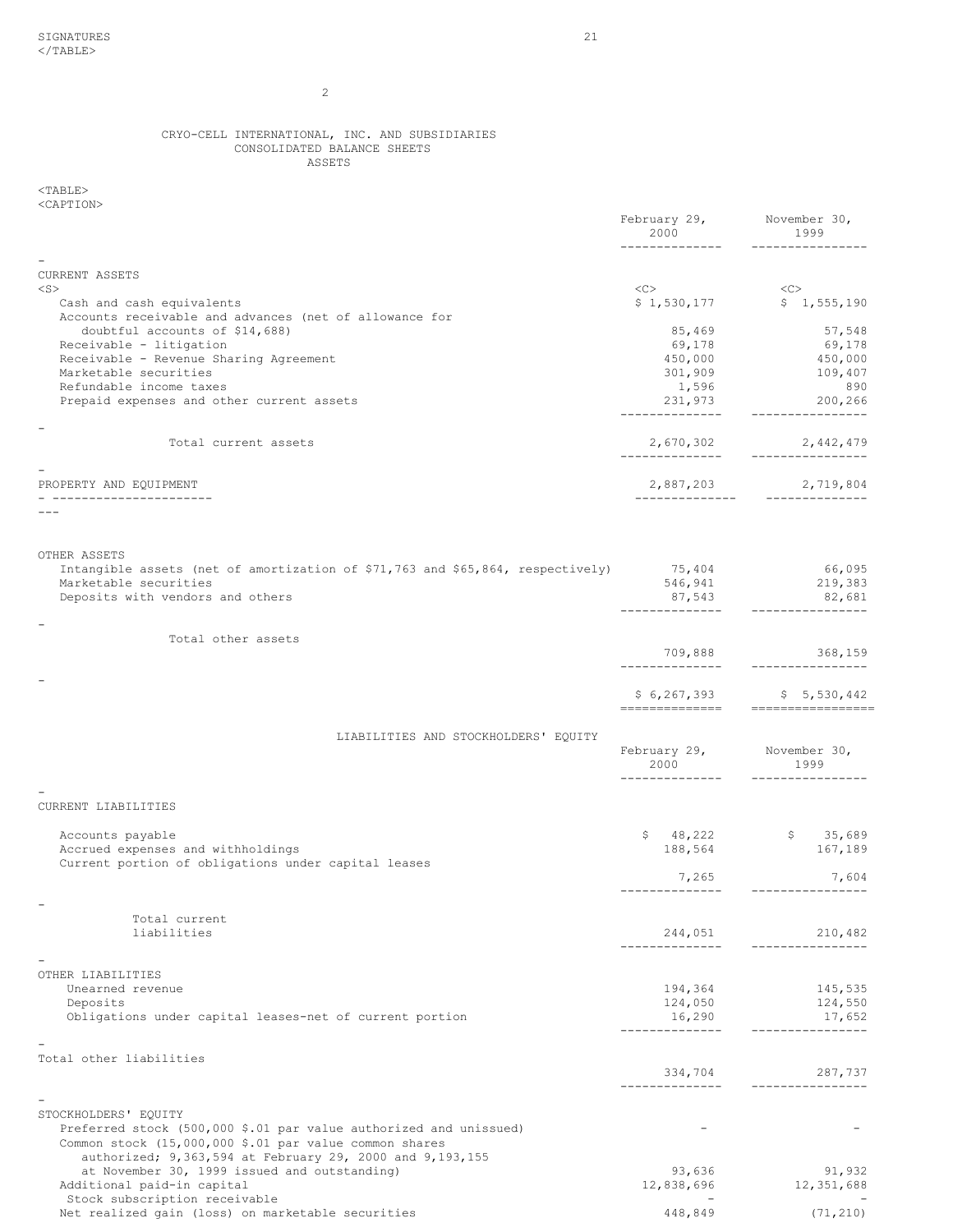| Accumulated deficit                                    | (7, 692, 543) | (7, 340, 187) |
|--------------------------------------------------------|---------------|---------------|
| $\overline{\phantom{a}}$<br>Total stockholders' equity | 5,688,638     | 5,032,223     |
| $\overline{\phantom{a}}$                               | \$6, 267, 393 | \$5,530,442   |

# $\rm <$  /TABLE>

The accompanying notes to consolidated financial statements are an integral part of these statements.

3

# CRYO-CELL INTERNATIONAL, INC. AND SUBSIDIARIES CONSOLIDATED STATEMENTS OF OPERATIONS

<TABLE> <CAPTION>

|                                                  | THREE MONTHS ENDED        |                                   |  |
|--------------------------------------------------|---------------------------|-----------------------------------|--|
|                                                  | 2000                      | February 29, February 28,<br>1999 |  |
| $<$ S $>$                                        | < <sub></sub>             | < <sub></sub>                     |  |
| REVENUE                                          | \$425,903                 | \$219,466                         |  |
| COSTS AND EXPENSES:                              |                           |                                   |  |
| Cost of sales                                    | 163,607                   | 100,825                           |  |
| Marketing, general & administrative expenses     | 576,636                   | 498,232                           |  |
| Research, development and related engineering    | 21,191                    | 23,316                            |  |
| Depreciation and amortization                    | 31,309                    | 28,580                            |  |
| Total cost and expenses                          | ----------<br>792,743     | ----------<br>650,953             |  |
| OPERATING LOSS                                   | ----------<br>(366, 840)  | ----------<br>(431, 487)          |  |
| OTHER INCOME AND (EXPENSE):                      |                           |                                   |  |
| Interest Income/Other Income<br>Interest Expense | 15,358<br>(874)           | (2, 024)                          |  |
| Total other income                               | ----------<br>14,484      | (2, 024)                          |  |
| NET LOSS                                         | (352, 356)<br>Ŝ           | $\mathsf{S}$<br>(433, 511)        |  |
| NET LOSS PER SHARE                               | ------------<br>(50.04)   | ===========<br>(50.06)            |  |
| Number of Shares Used In Computation             | ============<br>9,294,435 | ===========<br>7,855,687          |  |
|                                                  | ===========               | ===========                       |  |

 $<$ /TABLE>

4

CRYO-CELL INTERNATIONAL, INC. AND SUBSIDIARIES CONSOLIDATED STATEMENT OF CASH FLOWS

<TABLE> <CAPTION>

|           |                                                             | THREE MONTHS ENDED<br>February 29,<br>2000<br>(unaudited) |            | February 28,<br>1999<br>(unaudited) |            |  |
|-----------|-------------------------------------------------------------|-----------------------------------------------------------|------------|-------------------------------------|------------|--|
|           | CASH FLOWS FROM OPERATING ACTIVITIES                        |                                                           |            |                                     |            |  |
| $<$ S $>$ |                                                             | <<                                                        |            | <<                                  |            |  |
| Net Loss  |                                                             | Ŝ.                                                        | (352, 356) | \$                                  | (433, 511) |  |
|           | Adjustments to reconcile net loss                           |                                                           |            |                                     |            |  |
|           | to cash used for operating activities:                      |                                                           |            |                                     |            |  |
|           | Depreciation and amortization                               |                                                           | 31,309     |                                     | 28,580     |  |
|           | Issuance of common stock for interest and services rendered |                                                           | 34,132     |                                     | 61,250     |  |
|           | Changes in assets and liabilities:                          |                                                           |            |                                     |            |  |
|           | Accounts receivable                                         |                                                           | (27, 921)  |                                     | (55, 833)  |  |
|           | Prepaid expenses and other current assets                   |                                                           | (31, 707)  |                                     | (112, 776) |  |
|           | Deposits                                                    |                                                           | (4, 862)   |                                     | 23,952     |  |
|           | Accounts payable                                            |                                                           | 12,533     |                                     | 64,036     |  |
|           | Accrued expenses                                            |                                                           | 21,375     |                                     | (181, 817) |  |
|           | Refundable income taxes payable                             |                                                           | (706)      |                                     |            |  |
|           | Unearned revenue and deposits                               |                                                           | 48,329     |                                     | 18,337     |  |
|           | NET CASH USED FOR OPERATING ACTIVITIES                      |                                                           | (269, 874) |                                     | (587, 782) |  |
|           |                                                             |                                                           |            |                                     |            |  |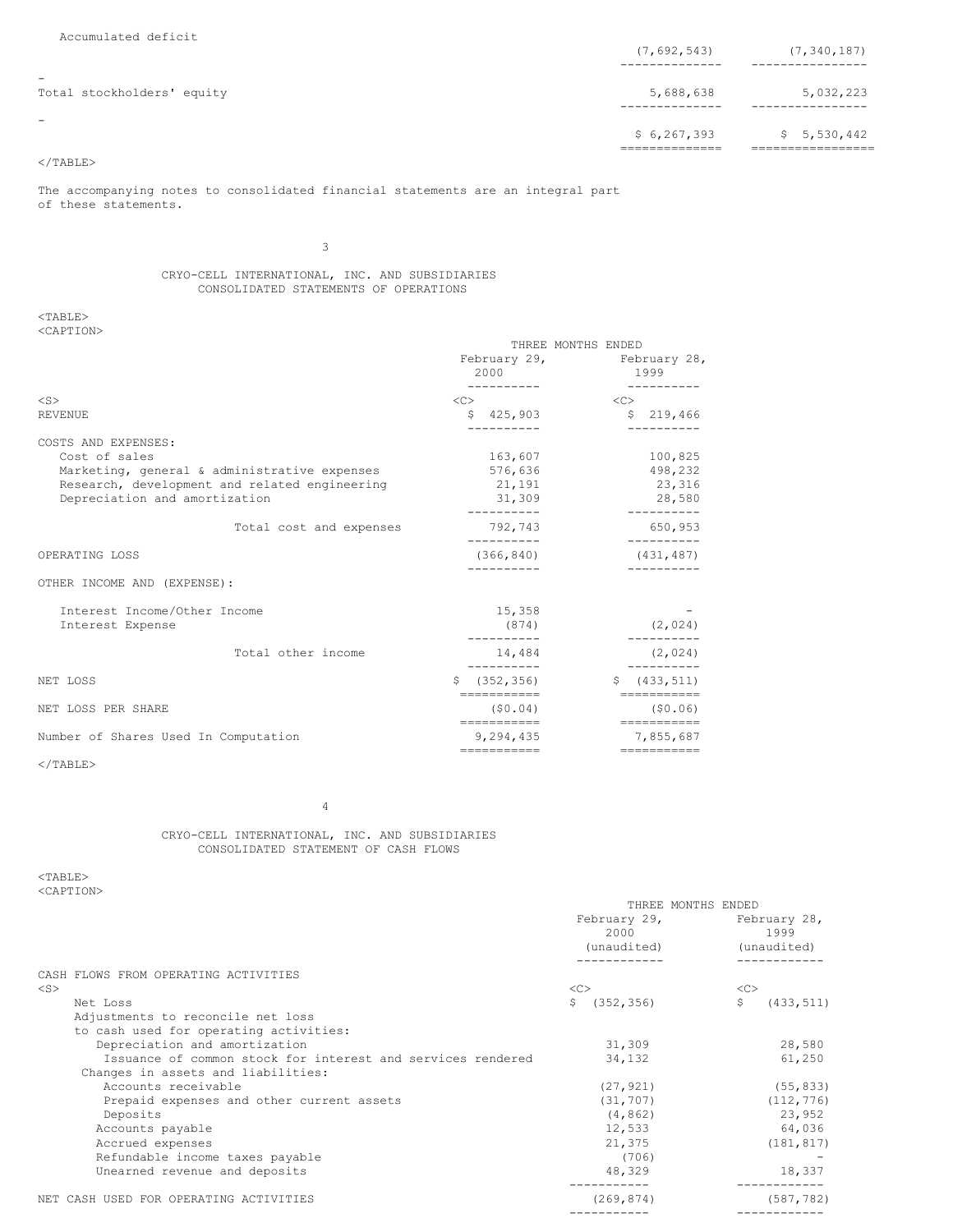| CASH FLOWS FROM INVESTING ACTIVITIES:                                 |    |               |              |                         |
|-----------------------------------------------------------------------|----|---------------|--------------|-------------------------|
| Purchases of property and equipment                                   |    | (192, 809)    |              | (1, 878)                |
| Payments for intangible assets                                        |    | (15, 208)     |              |                         |
| NET CASH PROVIDED BY (USED FOR) INVESTING ACTIVITIES                  |    | \$ (208, 017) |              | \$ (1, 878)             |
| CASH FLOWS FROM FINANCING ACTIVITIES                                  |    |               |              |                         |
| Proceeds from the sale of securities                                  |    | 21,000        |              | 930,320                 |
| Proceeds (repayment) of short term borrowings                         |    |               |              | (550, 000)              |
| Exercise of stock options                                             |    | 433,580       |              |                         |
| Repayment of capital leases                                           |    | (1, 702)      |              | (867)                   |
| NET CASH PROVIDED BY FINANCING ACTIVITIES:                            |    | 452,878       |              | 379,453                 |
| Decrease in cash and cash equivalents (25,013)                        |    |               |              | (210, 207)              |
| Beginning of period                                                   |    | 1,555,190     |              | 499,696                 |
| End of period                                                         |    | \$1.530.177   |              | \$289.489               |
|                                                                       |    | -----------   |              | ============            |
| SUPPLEMENTAL DISCLOSURE OF CASH FLOW INFORMATION:                     |    |               |              |                         |
| Interest                                                              | \$ | 874           |              | \$ 2,024                |
| Income taxes                                                          | Ŝ. |               | Š.           |                         |
| SUPPLEMENTAL SCHEDULE OF NON-CASH INVESTING AND FINANCING ACTIVITIES: |    |               |              |                         |
| Debt converted into common stock                                      | \$ | ============  | $\mathsf{S}$ | 530,000<br>============ |

#### $<$ /TABLE>

The accompanying notes to consolidated financial statements are an integral part of these statements.

5

# CRYO-CELL INTERNATIONAL, INC. NOTES TO CONDENSED CONSOLIDATED FINANCIAL STATEMENTS FEBRUARY 29, 2000 (UNAUDITED)

NOTE 1 - FINANCIAL STATEMENTS - -----------------------------------

The Consolidated Financial Statements including the Consolidated Balance Sheet as of February 29, 2000, Consolidated Statements of Operations for the three months ended February 29, 2000 and Consolidated Statement of Cash Flows for the three months ended February 29 2000 have been prepared by the Company, without audit. In the opinion of Management, all adjustments (which include only normal recurring adjustments) necessary to present fairly the financial position, results of operations and changes in cash flows at February 29, 2000 and for all periods presented have been made.

Certain information and footnote disclosures normally included in consolidated financial statements prepared in accordance with generally accepted accounting principles have been condensed or omitted. It is suggested that these condensed financial statements be read in conjunction with the financial statements and notes thereto included in the Company's November 30, 1999 Annual Report on Form 10-KSB.

NOTE 2 - MARKETABLE SECURITIES

- -----------------------------------

## NET/TECH INTERNATIONAL

In November 1998 the Company's ownership percentage in Net/Tech International Inc. (NTTI) decreased to less than 20% of the outstanding shares of NTTI. The Company had accounted for its investment in NTTI in previous years using the equity method but as of the date upon which its ownership percentage fell below 20% the Company used the guidance in SFAS 115 ACCOUNTING FOR CERTAIN INVESTMENT IN DEBT AND EQUITY SECURITIES, to account for the investment. Under this guidance all of the Company's marketable securities are classified as available-for-sale as of the balance sheet date and reported at fair value, with unrealized gains and losses recorded as a component of stockholder's equity. Since NTTI stock is thinly traded and subject to considerable price fluctuation, were the Company to attempt to sell large blocks of shares, it is unlikely that the Company would be able to obtain the exchange market value as listed. This security is therefore subject to considerable market risk. Since the stock owned in Net/Tech International, Inc. is subject to trading restrictions a portion of this investment has been classified as a non-current asset based upon the number of shares, which may not be sold in 2000.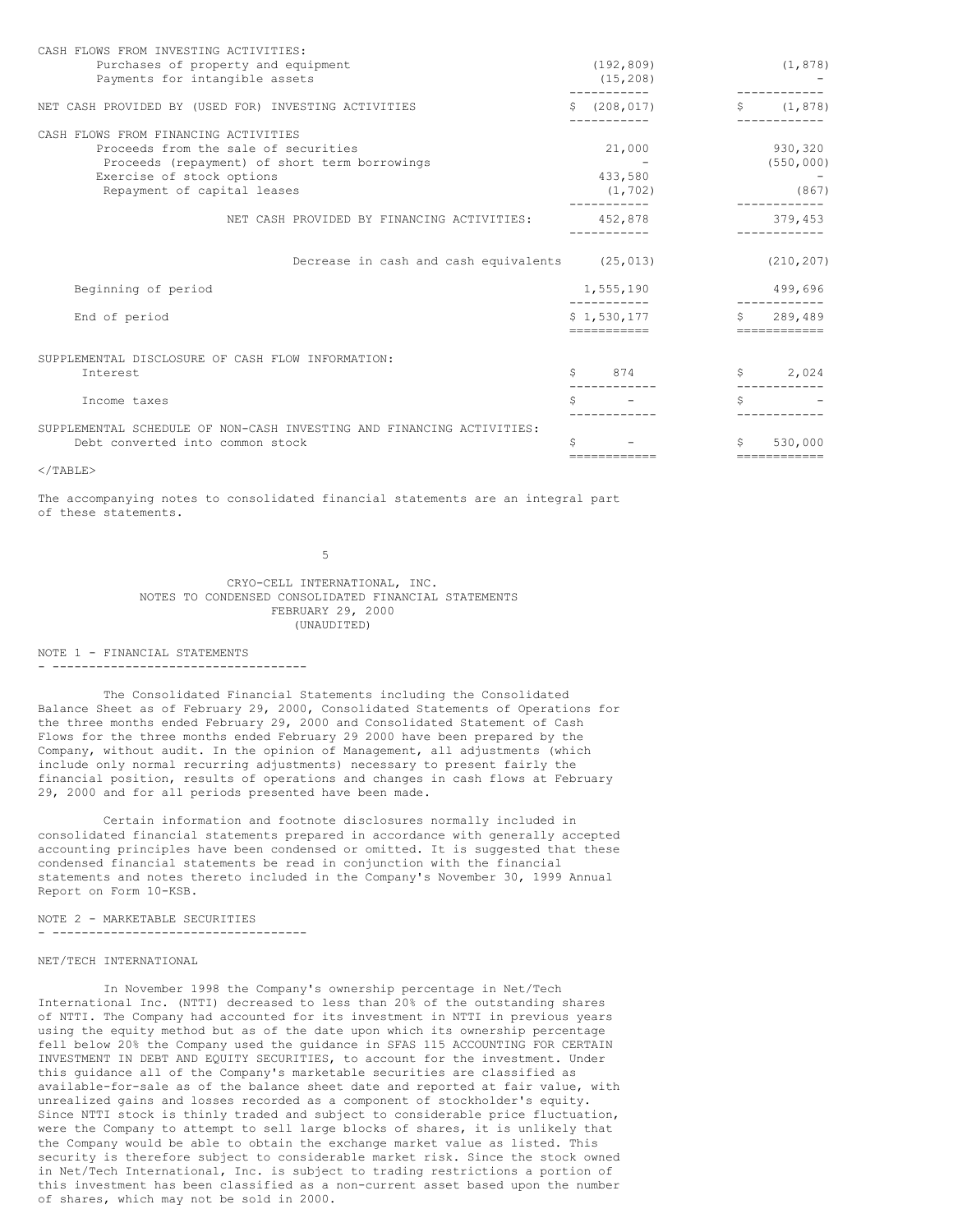The Company recognized losses under the equity method for the NTTI investment during 1998 reducing the cost basis of the stock to \$0. An unrealized gain has been recorded as a component of stockholders equity in the amount of \$730,099 and \$732,124 to reflect the fair market value of the investment as of February 29, 2000 and February 28, 1999, respectively.

6

# CRYO-CELL INTERNATIONAL, INC. NOTES TO CONDENSED CONSOLIDATED FINANCIAL STATEMENTS FEBRUARY 29, 2000 (UNAUDITED)

#### NOTE 2 - MARKETABLE SECURITIES (CONT'D) - -----------------------------------

# OTHER SECURITIES

In 1997 the Company acquired 100,000 shares of an equity security in payment for the sale of a Revenue Sharing Agreement. The original cost as determined by the trading price on the date of acquisition was \$400,000. The fair value of this security as of February 29, 2000 and February 28, 1999 was \$118,750 and \$125,000, respectively and the unrealized holding loss on this security was \$281,250 and \$275,000 as of February 29, 2000 and February 28, 1999, respectively.

#### NOTE 3- COMMITMENTS AND CONTINGENCIES - -----------------------------------

In June 1998, the Company entered into an agreement, with World Medical Match, a non-profit corporation, whose mission includes assisting the poor with funds to provide them access to medical matching opportunities. The agreement states that World Medical Match agrees to grant the Company \$50,000 for the purpose of paying for 200 U-CordTM stem cell collection kits and the first year of cryogenic storage for the benefit of indigent expectant parents. Upon execution of the agreement the Company was granted \$25,000 which is classified as a deposit on the balance sheet. The Company is currently working with local medical practices, hospitals, and other medical industry organizations to implement this project.

As part of the September 1998 agreement between a consultant and the Company, CRYO-CELL committed to issue 200,000 shares of the Company's restricted common stock in exchange for marketing services to be provided by the consultant and his team of sub-contractors. The original contract was for a five-year period and provides for the issuance of 10,000 shares of stock upon the signing of the agreement, 40,000 shares upon the implementation of the marketing program and 50,000 shares to be issued at various times during the contract period. In November 1999 the agreement was renegotiated with the 60,000 common shares previously issued representing payment in full.

In January 2000, the Company extended its marketing agreement with Lamaze Publishing Company to sponsor the Lamaze YOU AND YOUR BABY tutorial tape and full page advertisements in the Lamaze Parent Magazine at a cost of \$213,362. The extended agreement commences in April 2000. As of February 29, 2000, the Company paid \$80,162 and is recognizing this as a prepaid expense on the balance sheet. In July 1999, the Company was informed that Lamaze Publishing Company was acquired by iVillage, Inc., a leading on line women's network. The Company's agreements with Lamaze will remain in tact, including the exclusivity provisions as the only cord blood preservation company on the Lamaze YOU AND YOUR BABY educational videotape through the year 2003.

In November 1999, the Company signed a Letter of Intent to expand its U-Cord program into the European marketplace. The Company received a non-refundable payment of \$100,000 in November 1999 which is recorded as a deposit. On April 6, 2000, the formal agreement was signed. The Company will receive \$1,400,000 initially as a combination of cash and notes payable for the marketing rights and technology transfer; payments are due in full by July 1, 2001. The Company will also receive an on-going percentage of the revenues generated from the European operations.

# 7

CRYO-CELL INTERNATIONAL, INC. NOTES TO CONDENSED CONSOLIDATED FINANCIAL STATEMENTS FEBRUARY 29, 2000 (UNAUDITED)

NOTE 4 - LEGAL PROCEEDINGS - -----------------------------------

On or about July 11, 1996, CRYO-CELL filed suit in San Francisco Superior Court against the University of Arizona, Dr. David Harris and Cord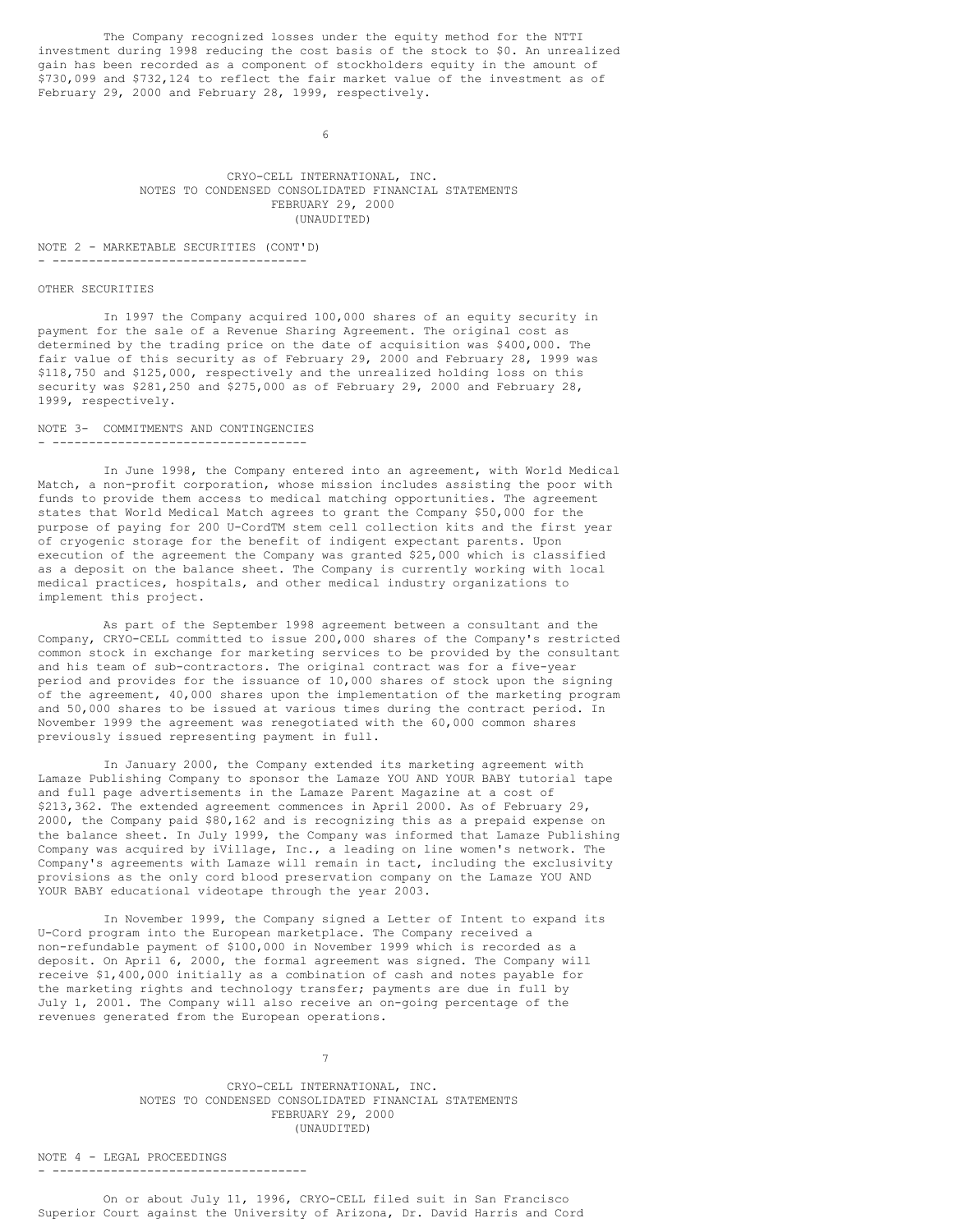Blood Registry, Inc. (CBR). The suit claimed breach of contract and other related business torts. After settlement discussions were unproductive, the University of Arizona counter-sued CRYO-CELL for breach of contract and negligent misrepresentation on March 27, 1997.

On July 20, 1998, as a result of the evidence, the jury awarded \$1,050,000 against Defendant University of Arizona. In addition, an award of \$120,000 was granted against the University of Arizona and David Harris, individually, for misappropriation of trade secrets. The court rejected three post-trial motions by the University of Arizona including a request to reduce the award or set aside the verdict.

On or about September 27, 1999 the Company accepted the University's offer of \$800,000 and settled the matter. On September 30, 1999, the Company received \$441,000 from the University of Arizona. The remaining balance of \$359,000 is being held in escrow, to satisfy a legal lien filed November 4, 1998 by the Company's previous attorneys, Horwitz and Beam. The Company disputes their position and has countersued Horwitz and Beam for malpractice and is seeking \$1,000,000 in compensatory damages and an unspecified amount of punitive damages deemed appropriate by the court. CRYO-CELL retained the services of Horwitz & Beam, a California law firm, to handle the above described lawsuit including its allegations against CBR for interference in a legitimate contract between two parties and unfair business practices, among other claims. The court granted a summary judgment dismissal in favor of CBR. CRYO-CELL believes that Horwitz & Beam mishandled the CBR aspect of the case and certain aspects of its case against the University of Arizona. There is a dispute concerning the amount of fees owed by the Company to Horwitz & Beam.

On March 8, 1999, the Company, the Company's CEO and Chairman, the Company's Executive Vice President, and the Company's legal counsel were named as the defendants in a lawsuit filed in the Superior Court of Orange County, California by Horwitz & Beam, the attorneys which had represented CRYO-CELL in its suit against the University of Arizona et al. The plaintiff alleges breach of contract and seeks payment of \$129,822 in allegedly unpaid fees and costs associated with the University of Arizona litigation. The plaintiff also asserts claims of misrepresentation. In reference to these misrepresentation claims, plaintiff has filed a Statement of Damages, which asserts \$1,000,000 in general damages and \$3,500,000 in punitive damages.

The Company believes there is no merit to the suit and that none of the claimed \$129,822 in fees is due and owing under the contract. The Company believes that Horwitz & Beam brought this action and improperly sought punitive damages for the purpose of interfering with the Company's efforts to raise and maintain additional capital.

Accordingly, on June 14, 1999, the Company filed: (1) an answer denying all liability; (2) a counterclaim for breach of contract and malpractice, seeking in excess of \$1 million in compensatory damages arising from the malpractice; (3) a motion to dismiss the individual defendants for lack of jurisdiction; and (4) a motion to dismiss all punitive damages allegations against the Company.

On December 17, 1999, Judge Alicemarie H. Stotler of the United States District Court in the Central District of California, issued an Order in which she: (1) granted CRYO-CELL International, Inc.'s ("CRYO-CELL") Motion to Strike Punitive Damages and Dismiss Part of the Complaint; (2) granted Daniel Richard's, Mark Richard's and Gerald F. Maass' (the "Individual Defendants") Motion to Dismiss Complaint for Lack of Personal Jurisdiction; and (3) granted in part and denied in part Horwitz & Beam, Inc.'s ("H&B") Motion for Order Dismissing Counterclaim and/or Strike Portions Thereof. As discussed

8

CRYO-CELL INTERNATIONAL, INC. NOTES TO CONDENSED CONSOLIDATED FINANCIAL STATEMENTS FEBRUARY 29, 2000 (UNAUDITED)

NOTE 4 - LEGAL PROCEEDINGS - -----------------------------------

in more detail below, the net effect of this order was to reframe the Complaint as a fee dispute, as opposed to a multi-million dollar claim for fraud against CRYO-CELL and its corporate officers. By its order, the Court has barred recovery in this action against the Individual Defendants, and has reduced CRYO-CELL's exposure from over \$3.5 million dollars to \$129,822, plus a possible award of attorneys' fees.

By granting CRYO-CELL's Motion to Strike Punitive Damages and Dismiss Part of the Complaint, the Court dismissed H&B's Fourth Claim for Relief for intentional misrepresentation, i.e., fraud, against CRYO-CELL and the Individual Defendants. The Court held that the promises purportedly made to H&B concerning the opening of an "escrow," even if not ultimately fulfilled, were not fraudulent. In fact, the Court said that "although the Individual Defendants clearly made representations that an 'escrow' would be established, their not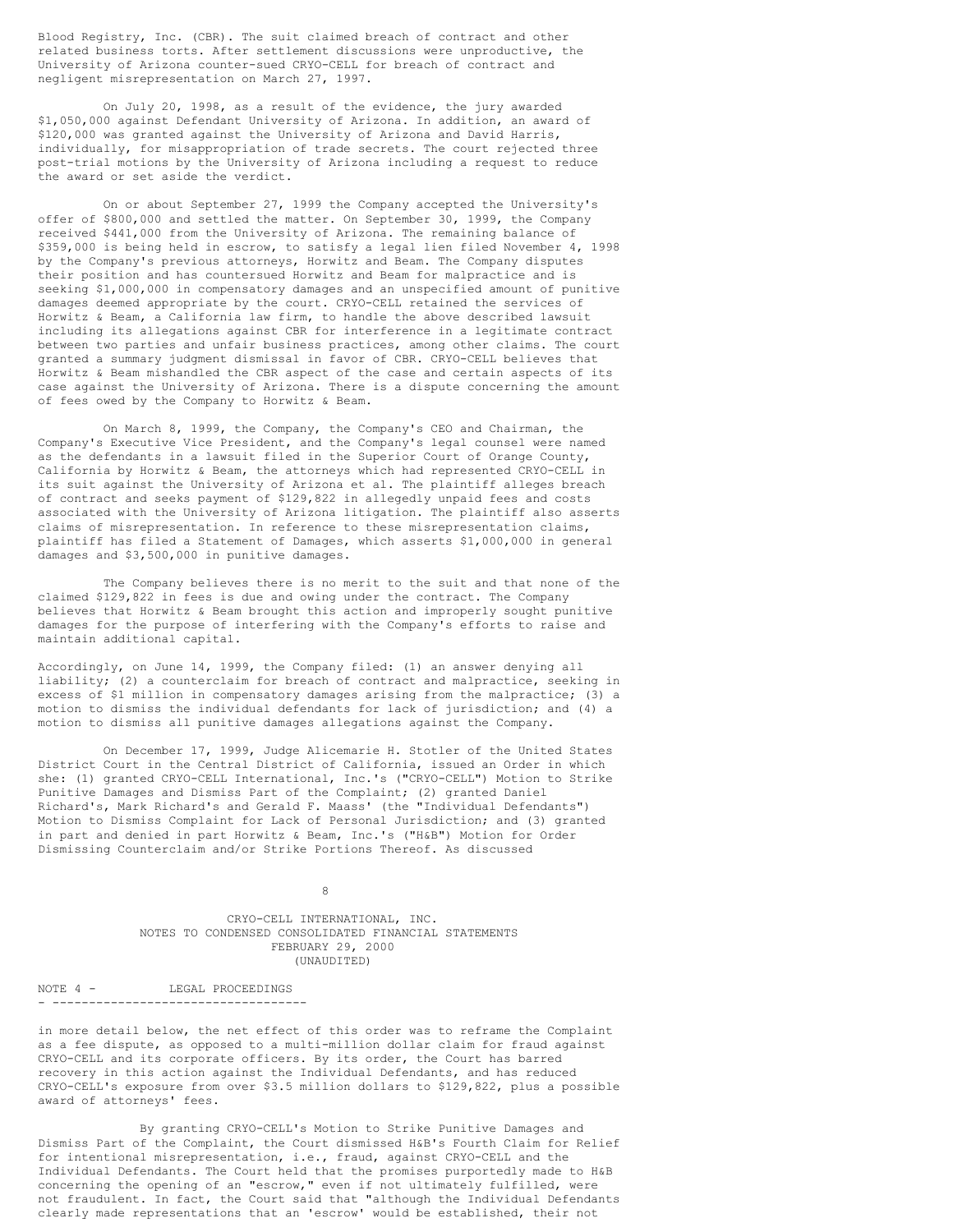having done so, in light of uncertainties of the future course of litigation and their misgivings of plaintiff's performance, suggests nothing more than a negotiation of payment terms."

The Court granted CRYO-CELL's Motion to Strike Punitive Damages Claims with respect to H&B's Fifth Claim for Relief because such damages are not available in connection with negligence claims. Having dismissed the Fourth Claim for Relief for Fraud, H&B's motion to strike the punitive damages claimed in connection therewith was rendered moot.

#### NOTE 5 CONVERTIBLE NOTES - -----------------------------------

In November 1998, the Company borrowed \$530,000 on eleven convertible promissory notes. The notes had a term of six months at which time the principal plus interest, at 8% per year was due. The promissory notes contained a conversion provision to the Company's restricted common stock at \$2.00 per share. In February 1999, the loan agreements were converted to 302,000 shares of the Company's common stock at a price of \$1.75 per share. The loan holders agreed to forego any accrued interest and any registration rights. All shares are subject to Rule 144.

In October 1998, the Company entered into a convertible note agreement borrowing \$10,000 from an investor. The note has a term of one year at which time the principal plus interest, at 20% per year, will be due. The noteholder has the option to be paid in full for interest plus principal or to convert to the Company's common stock at \$2.00 per share. In October 1999, the noteholder converted the promissory to 6,000 shares of the Company's restricted common stock. All shares are subject to Rule 144.

| NOTE 6 |  |  |  |  | STOCKHOLDERS' EOUITY |  |  |  |  |  |
|--------|--|--|--|--|----------------------|--|--|--|--|--|
|        |  |  |  |  |                      |  |  |  |  |  |

During the first quarter of fiscal 2000, the Company received \$433,580 from the exercise of options to purchase 160,410 shares of common stock. In February 2000, the Company received \$21,000 from the sale of 5,000 shares of its common stock. All shares are subject to Rule 144.

The Company made payments for consulting services through the issuance of common stock. Consulting fees of \$34,132 were paid by the issuance of 5,029 common shares during the first quarter of fiscal 2000.

During March 2000, subsequent to the balance sheet date, the Company received \$1,739,750 from the exercise of 589,500 options to purchase shares of its common stock. All shares are subject to Rule 144.

9

CRYO-CELL INTERNATIONAL, INC. NOTES TO CONDENSED CONSOLIDATED FINANCIAL STATEMENTS FEBRUARY 29, 2000 (UNAUDITED)

NOTE 7 AGREEMENTS - -----------------------------------

# ARIZONA

On February 9, 1999, the previous agreements with the Company's Arizona Revenue Sharing investors were modified and replaced by a Revenue Sharing Agreement for the state of Florida for a price of \$1,000,000. Under the terms of this agreement the Company credited the investors' previously paid \$450,000 toward the purchase of the Revenue Sharing Agreement. The balance of \$550,000 will be paid through their Revenue Sharing entitlements to their share of net storage revenues. The Revenue Sharing Agreement applies to net storage revenues originating from specimens from within the state of Florida. The Revenue Sharing Agreement entitles the investors to net revenues from a maximum of 33,000 storage spaces and cancels the investor's obligation to provide the Company with \$675,000 plus accrued interest under the prior Arizona agreement.

# ILLINOIS

In 1996, the Company signed agreements with a group of investors entitling them to an on-going 50% share in the Company's portion of net storage revenues generated by specimens stored in the Illinois Masonic Medical Center. Since the Company will no longer be storing new specimens in Chicago, the agreements were modified in 1998 to entitle the investors to a 50% share of the Company's portion of net revenues relating to specimens originating in Illinois and its contiguous states and stored in Clearwater, Florida for a maximum of up to 33,000 spaces. The revenue generated by this Single Unit Revenue Sharing Agreement was \$1,000,000.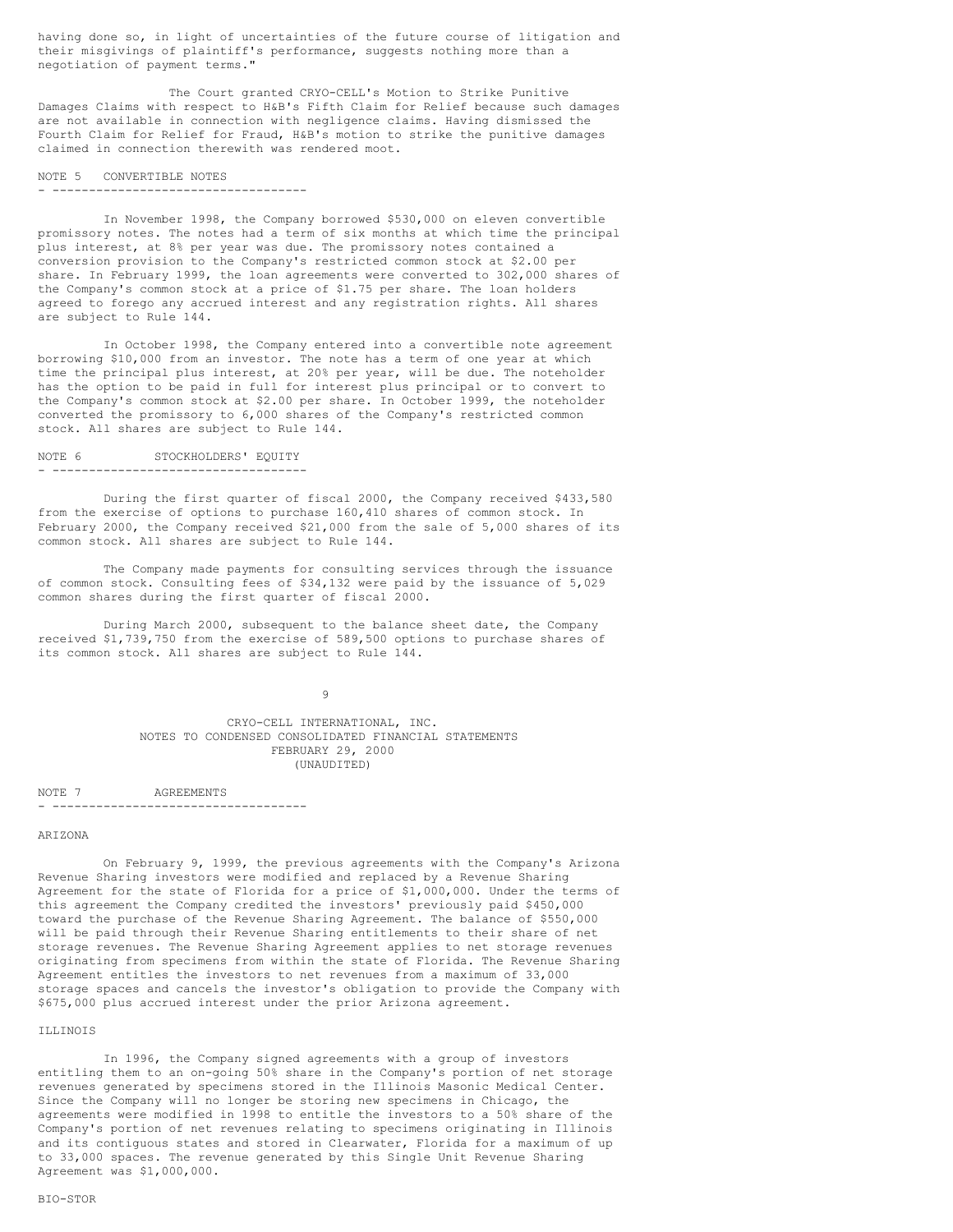On February 26, 1999, the Company modified all previous agreements with Bio-Stor International, Inc. The modified agreement enters Bio-Stor into a Revenue Sharing Agreement for the state of New York. The Company will credit Bio-Stor's \$900,000 (previously paid) toward the purchase of 90% of New York. Bio-Stor will receive 90% of the 50% share in CRYO-CELL's portion of net storage revenues generated by the specimens originating from the Company's clients in the state of New York for up to 33,000 shared spaces. This agreement supersedes all other agreements between Bio-Stor International, Inc and the Company.

#### TENET HEALTHSYSTEM HOSPITALS, INC.

On November 30, 1996, the Company signed agreements with OrNda HealthCorp. Two "one-third" Revenue Sharing Agreements were purchased in which OrNda paid the Company \$666,666. OrNda was acquired by Tenet Healthcare Corporation, which agreed to be bound by the terms of the OrNda agreements. The agreements were renegotiated and the Company will store all Tenet originated specimens at its headquarter's lab in Clearwater, Florida while paying Tenet a revenue sharing entitlement.

#### NEW JERSEY

On November 30, 1999, the Company entered into agreements with two investors entitling them to on-going shares in a portion of CRYO-CELL's net storage revenue generated by specimens originating from within the state of New Jersey. Deposits totaling \$50,000 were received upon signing of the agreements and the remaining \$450,000, due in May 2000, is recorded as a receivable. When the \$450,000 is received by the Company the investors will be entitled to a portion of net storage revenues generated to a maximum of 33,000 storage spaces.

10

# CRYO-CELL INTERNATIONAL, INC. NOTES TO CONDENSED CONSOLIDATED FINANCIAL STATEMENTS FEBRUARY 29, 2000 (UNAUDITED)

NOTE 7 AGREEMENTS (CONT'D) - -----------------------------------

# SAGGI CAPITAL

In January 2000, the Company renewed its contract with Saggi Capital. Per the new agreement Saggi is to provide business consulting and investor relations services for the Company through January 2001.

#### WOMEN & INFANTS' HOSPITAL OF RHODE ISLAND

In June 1998, the Company signed an agreement with Women & Infants' Hospital of Rhode Island ("hospital") for the establishment of a commercial placental/umbilical cord blood bank at their Providence, Rhode Island medical facility. The hospital will be offering its stem cell banking services to parents of approximately 9,000 babies who are born each year at this facility. Under the terms of the agreement the hospital will provide the space and utilities, liquid nitrogen supply, technician, etc. CRYO-CELL will be responsible for the billing activities. The storage revenues will be divided 75% to the Company and 25% to the hospital, while the hospital is entitled to 100% of the processing revenue. Additionally, if processing revenue is insufficient to cover the fixed costs of the cord blood bank, CRYO-CELL will be responsible to pay the shortfall. In order to cover the possible shortfall the hospital required \$50,000 to be placed in escrow.

# OTHER AGREEMENTS

On November 5, 1998 an agreement previously entered into by the Company with a private investor was revised. Per the terms of the original agreement, the investor had purchased 10% of a Revenue Sharing Agreement in the state of New Jersey. The new agreement has transferred the \$100,000 investment to the state of New York. Under the revised agreement the investor will receive 10% of the 50% share in CRYO-CELL's portion of net storage revenues generated by the specimens originating from the Company's clients in the state of New York for up to 33,000 spaces.

# UNIVERSITY OF SOUTH FLORIDA AT TAMPA

In February 2000, the Company, through its wholly owned subsidiary CCEL BIO-THERAPIES, Inc. entered into a research agreement with the University of South Florida at Tampa to collaborate on a technology for the potential treatment of a number of debilitating degenerative diseases. The research project is to be conducted at the University's laboratory facilities. In March 2000, the Company transferred \$200,000 to CCEL BIO-THERAPIES, Inc. to meet its funding commitment. CCEL BIO-THERAPIES, Inc. and the University are co-assignees of a filed patent application covering the technology. An application has been made for federal grants (SBIR and STTR research grants) on behalf of the Company and CCEL BIO-THERAPIES, Inc. In addition, an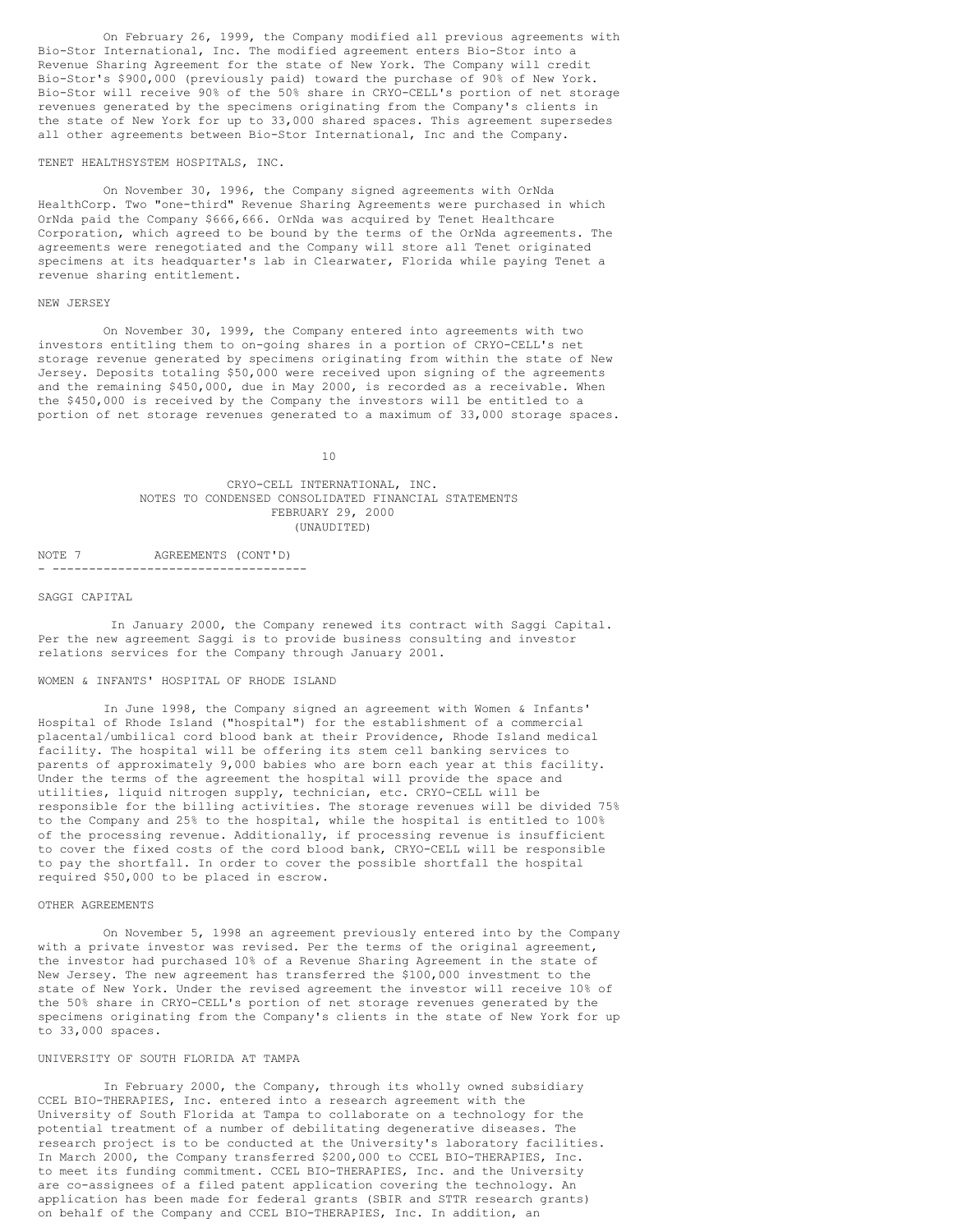application is being filed for the State of Florida I-4 matching grant. The Company has been granted worldwide marketing rights for any product developed as a result of this research program. Under the terms of the agreement, the University will receive standard royalty payments on product sales.

11

# CRYO-CELL INTERNATIONAL, INC. NOTES TO CONDENSED CONSOLIDATED FINANCIAL STATEMENTS FEBRUARY 29, 2000 (UNAUDITED)

NOTE 8 RECEIVABLE LITIGATION - -----------------------------------

On or about September 27, 1999 the Company accepted the University of Arizona's offer of \$800,000 to settle its litigation. In September 1999, the Company received \$441,000 from the University of Arizona leaving a balance of \$359,000 that is being held in escrow to satisfy a legal lien filed November 4, 1998 by the Company's previous attorneys, Horwitz and Beam. The Company reduced the award to \$510,178 and recognized this as gain on litigation. This reduction includes a 20% contingency fee (\$160,000) to the Company's previous attorneys and \$129,822 in contested legal fees that the Company feels are not due and owing under the contract (See Note 4). When the \$289,822 is netted against the \$359,000 held in escrow the result is a receivable balance of \$69,178. The Company has requested the release of the \$69,178 from escrow, which is the excess of 20% of the \$800,000 actual settlement amount. The overage is a result of the Company's settlement of the \$1,170,000 original jury award.

# ITEM 2. MANAGEMENT'S DISCUSSION AND ANALYSIS OR PLAN OF OPERATION.

CRYO-CELL International, Inc. is a Delaware Corporation, incorporated on September 11, 1989. It is engaged in cryogenic cellular storage and the design and development of cellular storage devices. The Company's current focus is on the processing and preservation of umbilical cord (U-Cord-TM-) blood stem cells for autologous/sibling use. Having recently celebrated its 10-year anniversary, the Company believes that it is the oldest of all of the commercial companies currently specializing in separated umbilical cord blood stem cell storage. CRYO-CELL has pioneered several technologies that allow for the processing and storage of specimens in a cryogenic environment and presently, the Company's mission of affordability for U-Cord blood preservation remains in effect. These technologies include a process for the storage of fractionated (separated) U-Cord stem cells and the development and patenting of the first computer controlled, robotically operated cryogenic storage system. Its headquarters facility in Clearwater, FL handles all aspects of its business operations including the processing and storage of specimens in one site. Several other companies involved in commercial cell banking rely on shipping their specimens elsewhere for processing and storage.

It is the Company's mission to make expectant parents aware of the potential medical benefits from preserving stem cells, and to provide them the means and processes for collection and storage of these cells. Today, stem cell transplants are known and accepted treatments for a number of life-threatening diseases. With continued research in this area of medical technology, other avenues for their potential use and expansion are being explored. A vast majority of expectant parents are simply unaware that umbilical cord blood contains a rich supply of stem cells, and that it can be collected, processed and stored for the potential future use of the newborn and possibly related family members. A baby's stem cells will remain a perfect match for the baby throughout its life and have a 1-in-4 chance (or better) of being a perfect match for a sibling. There is no assurance, however, that a perfect match could treat certain diseases. Today, it is still common for the cord blood (the blood remaining in the umbilical cord and placenta) to be discarded at the time of birth as medical waste. Obviously, the Company believes that no U-Cord specimen should be discarded when it could possibly save a life.

Given the potential benefits of U-Cord stem cell preservation, the number of stored specimens is still very small relative to the population and the approximately four million births per annum in the United States alone. Outside of lack of awareness, a critical reason for this low level of market penetration is the misperception of the high cost of the procedure and storage versus the relatively low incidence of use. However, evolving medical technology could significantly increase the utilization of the U-Cord blood for transplantation. A number of competitors in this market have been charging upwards of \$1000 - \$1500 for this procedure plus a fee for storage. The cost is usually not covered by insurance. The Company's strategy is to make this procedure affordable and within financial reach of most families. The growth and profitability of the Company will come from increases in specimen volume driven by its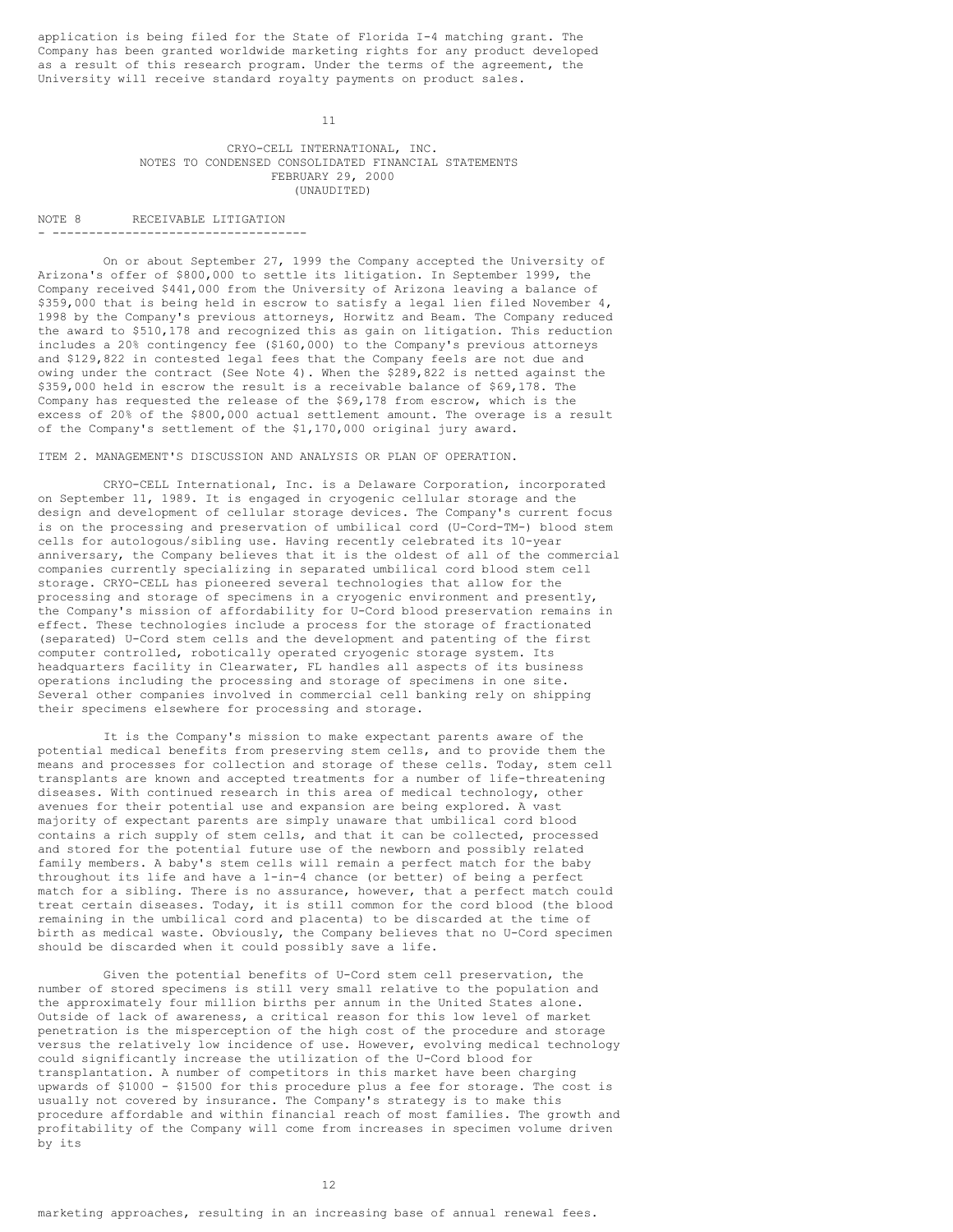In June 1998, the Company signed an agreement with Women & Infants Hospital of Rhode Island for the establishment of a commercial placental/umbilical cord blood bank at their Providence, Rhode Island medical facility. Women & Infants Hospital currently has annual births in excess of 9,000 and will be offering its stem cell banking services to the parents of these newborns. Women & Infants laboratory personnel have completed their training at the Company's state of the art facility in Clearwater, Florida; commencement of processing and storage at Women & Infants laboratory is expected to commence in May 2000.

During 2000, all U-cordTM blood processing and preservation will be done at the Company's facility with the exception of those specimens processed at Women & Infants Hospital in Providence, Rhode Island. It is anticipated that this shift in focus will limit the number of new LifespanSM Center implementations in the future.

During the period since its inception, the Company's research and development activities have principally involved the design and development of its cellular storage systems ("CCEL Cellular Storage System") and in securing patents on the same.

The Company's technology involves patented, multi-faceted cellular storage units and the technology for processing stem cells from umbilical cord blood. The Company believes that its long-term cellular storage unit will provide an improved ability to store cells or other material in liquid nitrogen, its vapors or other media. The unit are controlled by a computer system, which robotically inserts vials in pre-selected storage areas inside the chamber. Additionally, the stored material can be robotically inserted or retrieved by computer on an individual basis without all of the remaining specimens being exposed to ambient temperature. The efficient use of storage space and dual identification system for inventory control is a competitive advantage for the Company. The Company is the assignee of all patents on the units.

An independent manufacturer utilizing the Company's patented design currently assembles the unit. The Company has been advised by Underwriters Laboratories ("U/L") that it has passed all required inspections and the unit is now U/L listed. In order to affix the U/L label to all units that are deployed in the future, they must contain the same parts, operating capabilities and features as in the tested CCEL II model.

In July 1999, the Company was informed that the patent on the CCEL III computer controlled robotically operated cellular storage system has been granted. The CCEL III is designed to be multi-functional and to meet international manufacturing requirements. When completely developed the unit will be able to store more than 35,000 specimens in 5ml vials. Moreover, as many as 8 million one inch vials could be preserved in approximately 250 square feet. The Company's attorneys are filing for patents in 17 European countries, including the United Kingdom, Germany, France, Italy, Ireland, the Benelux countries, plus Canada, Japan and others. The prototype is expected to be complete in the second quarter of 2000.

Another significant application for cellular storage is the storage of cancerous tumor tissue taken from a newly diagnosed patient prior to commencing treatment. This tissue could serve several functions in support of the treatment process. First, it may provide a vehicle for the doctor to test the effects of a proposed course of treatment on the diseased tissue prior to administering it to the patient. Secondly, the effects of a course of treatment could be monitored by comparing tumor cells gathered after the treatment to those stored prior to the commencement of treatment.

Sperm storage is another potential use of the Company's cellular storage systems. Male cancer patients of child bearing age can store sperm to protect their ability to have children in the event they are rendered impotent due to chemotherapy or radiation treatment. Women could also store gametes (eggs) for future use.

13

The following is a discussion and analysis of the financial condition and results of operations of the Company for the quarter ended February 29, 2000 as compared to the same period of the prior year.

# GENERAL

To increase awareness of its services, the Company has invested in a variety of marketing programs designed to educate expectant parents and those medical caregivers to whom they turn to for advice.

The Company markets its preservation services by targeting expectant parents directly and by distributing information to obstetricians, pediatricians, Lamaze instructors, childbirth educators, certified nurse-midwives and other related healthcare professionals. In addition, the Company exhibits at conferences, trade shows and other media focusing on the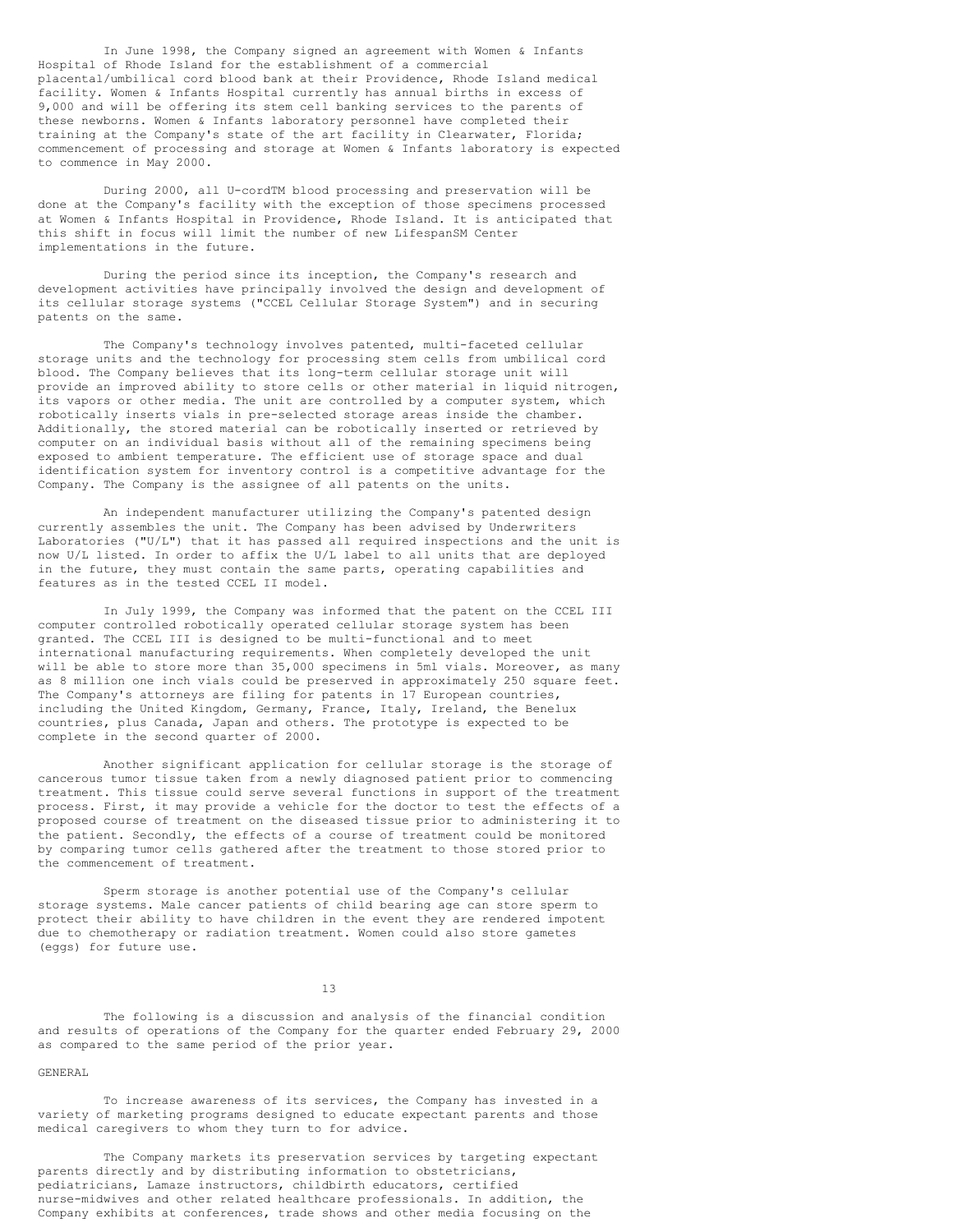expectant parent market. Of significant note is the increasing level of interest being generated by the Company's Web site, www.CRYO-CELL.com.

CRYO-CELL has renewed its agreement with the Lamaze Publishing Company to sponsor the Lamaze YOU AND YOUR BABY tutorial tape. The agreement has been extended for three (3) years and calls for Lamaze to distribute the videotape to 1.8 million women in their third trimester of pregnancy. Over 90% of first time mothers and 45% of the pre-natal market avail themselves of the Lamaze Institute for Family Education proven instruction program. The tutorial tape, which is distributed by over 10,000 instructors, discusses the importance of cord blood storage and refers viewers to the full page ad that the Company has placed in the Lamaze PARENTS Magazine, which is distributed to 2.4 million expectant mothers. In addition, the Company also places an ad in LAMAZE PARA PADRES, Lamaze Publishing's magazine for Hispanic mothers-to-be. The Company has exclusivity on the tutorial tape in the cord blood storage category and first right of refusal for renewal of the agreement beyond 2003.

In June 1998, the Company entered into an agreement with International Broadcast Corporation (IBC). IBC was to produce a one-half hour infomercial relating to CRYO-CELL's U-Cord stem cell processing and storage activities. IBC has since been acquired by 5th Avenue Channel Corp. In May 1999, the Company signed an agreement With 5th Avenue Channel Corp. Under the terms of the new agreement, the Company and 5th Avenue Channel Corp. will have an equal 50-50 partnership in a new corporation, the Newbirth Network, Inc. This new entity will offer important health information and products to expectant parents through 5th Avenue's television, Internet and mass marketing distributions. Upon calling 5th Avenue Channel's toll-free number, expectant parents can receive a videotape explaining the option they have for storing their newborn's cord blood stem cells. 5th Avenue Channel has committed to producing and distributing a minimum of one million tapes for a small shipping and handling charge.

In July 1999, the Company entered into a 20-year exclusive agreement with the Cancer Group Institute, LLC, the nation's premier cancer information service. The Cancer Group's Web site, www.cancergroup.com, is accessed by approximately 25,000 oncologists, radiologists and cancer patients daily. The multi-faceted agreement will initially focus on bringing expectant mothers who have a family history of cancer vital information about preserving their newborn's umbilical cord blood stem cells. Oncologists working with patients who are pregnant will be linked to the CRYO-CELL Web site to become more aware of the affordable alternative to having cord blood "thrown away" as waste material at birth. The Company will also be working with the Cancer Group to heighten the awareness of insurance companies, oncologists and cancer patients nationwide as to the importance of cord blood preservation for the family.

In September 1999, the Company was granted a Blood Bank license to operate in the state of New Jersey. The Company is now authorized to operate in all 50 states.

14

In January 2000, the Company entered into a strategic marketing alliance with DNA Dynamics, Inc. DNA Dynamics, a genetic resources company, offers comprehensive DNA identification services for families, especially those with newborns. The alliance will allow the two companies to combine marketing efforts in areas such as Web site linkages, shared advertising, joint displays at trade shows as well as offering both DNA identification and cryogenic cellular storage services to their respective sales channels. Significant marketing synergies exist in reaching both expectant parents and medical professionals, especially OB/GYNs.

# UNIVERSITY OF SOUTH FLORIDA AT TAMPA

In February 2000, the Company, through its wholly owned subsidiary CCEL BIO-THERAPIES, Inc., entered into a research agreement with the University of South Florida at Tampa to collaborate on a technology for the potential treatment of a number of debilitating degenerative diseases. The research project is to be conducted at the University's laboratory facilities. In March 2000, the Company transferred \$200,000 to CCEL BIO-THERAPIES, Inc. to meet its funding commitment. CCEL BIO-THERAPIES, Inc. and the University are co-assignees of a filed patent application covering the technology. An application has been made for federal grants (SBIR and STTR research grants) on behalf of the Company and CCEL BIO-THERAPIES, Inc. In addition, an application is being filed for a State of Florida I-4 matching grant. The Company has been granted worldwide marketing rights for any product developed as a result of this research program. Under the terms of the agreement, the University will receive standard royalty payments on any product sales.

In November 1999, the Company signed a Letter of Intent to expand its U-Cord program into the European marketplace. The Company received a non-refundable payment of \$100,000 in November 1999 which is recorded as a deposit. On April 6, 2000, the formal agreement was signed. The Company will receive \$1,400,000 initially as a combination of cash and notes payable for the marketing rights and technology transfer; payments are due in full by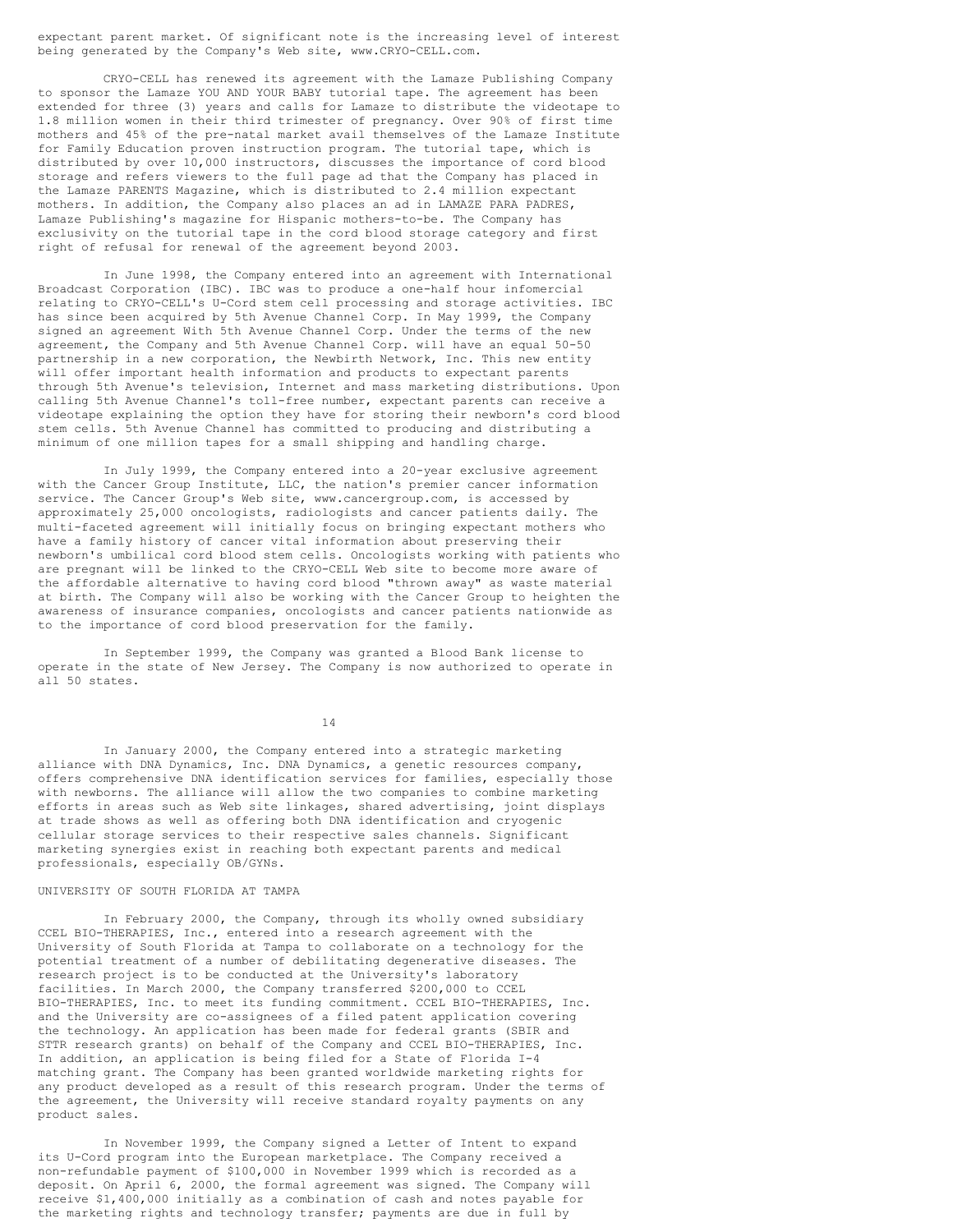July 1, 2001. The Company will also receive an on-going percentage of a revenues generated from the European operations.

In March 2000, the Company launched its Mother to MotherTM Network program to offer the Company's umbilical cord blood preservation program to expectant parents. The network is comprised of mothers who have stored their newborn's U-Cord blood stem cells with the Company. The mothers will be contacting expectant parents, OB/GYN's and medical caregivers advising them of the potentially life-saving service.

The Company has established a Medical & Scientific Advisory Board comprised of the more than 10 researchers, physicians and scientists from various fields such as oncology, stem cell research, hematology, genetic research, assisted reproduction and other specialties. Many of the Company's Advisory Board members are heads of departments and are committed to cellular storage as part of new services to improve patient care and saves lives.

During the quarter, the Company continued its program of marketing its Revenue Sharing Agreements. Under this arrangement the Company shares its storage revenues with investors who receive entitlements on storage spaces.

#### MANAGEMENT

At present there are 17 employees on the staff of the Company. Daniel D. Richard serves as the Chairman of the Board and Chief Executive Officer.

Daniel D. Richard, Chairman of the Board, President and Chief Executive Officer. Mr. Richard is the founder of the Company and co-inventor of the Company's technologies. He has served as Chairman of the Board since the Company's inception. In 1986, he was a co-founder and served as an initial officer and director of Marrow-Tech, Inc., a publicly traded company engaged in the field of cellular replication. Prior to that Mr. Richard was President of Daniel Richard Consultants, Inc. During that time frame his

15

organization was responsible for setting up restaurant marketing programs in over forty cities.

Gerald F. Maass, Executive Vice President and General Manager. Mr. Maass joined the Company in March 1998. Mr. Maass joined the Company from Critikon, a subsidiary of Johnson & Johnson, where his most recent position was International Director of Marketing for the Patient Monitoring business. Mr. Maass' ten-year tenure with Johnson and Johnson included several marketing and business development roles; he also served on the Critikon management committee. Prior to Johnson & Johnson, Mr. Maass was with Baxter Healthcare and Control Data Corporation in marketing, sales management, business development and business management roles. Mr. Maass began his career with Mayo Clinic in Rochester, MN and holds a degree in Medical Technology. In September 1998, Mr. Maass was appointed a member of the Company's Board of Directors.

Geoffrey J. O'Neill, Ph.D., Laboratory Director. Dr. O'Neill joined the company in April 1999 and has oversight of the Company's processing laboratory and storage facility. He has over 25 years experience in human hematopoetic progenitor cell therapy, including expertise in the processing, cryopreservation and storage of stem cells, flow cytometry analysis, HLA typing and CD34+ cell purification. Dr. O'Neill also has expertise in immunohematology and blood banking. A co-author of many publications, he has an undergraduate degree in microbiology and a Ph.D. in Immunology.

Robert E. Vago, C.Eng. P.Eng., M.I.Mech.E., Vice President, Product Development. Mr. Vago joined the Company in January 1997 and has technical oversight for the CCEL II, the Company's computer controlled and robotically served cryogenic cellular storage device. He is also responsible for the development of CRYO-CELL's next generation mass storage technology, the CCEL III. Mr. Vago is the sole inventor for 15 major U.S. Patent awards, including the recently awarded U.S. Patent for the CCEL III device (which patent has been assigned to the Company). Prior to joining CRYO-CELL, Mr. Vago was Corporate Vice President of R&D for the Arjo Group of North America, a medical device manufacturer.

Jill Taymans, Chief Financial Officer. Ms. Taymans joined the Company in April 1997 serving initially as Controller and was appointed CFO in May 1998. Ms. Taymans graduated from the University of Maryland in 1991 with a BS in Accounting. She has worked in the accounting industry for over eight years in both the public and private sectors. Prior to joining the company she served for three years as Controller for a telecommunications company in Baltimore, Maryland.

E. Thomas Deutsch, III, Chief Information Officer. Mr. Deutsch joined the Company in May 1996 and is a software and process engineer, specializing in healthcare information systems. He graduated from the University of North Carolina in Chapel Hill in 1986 with a bachelor of science degree in Mathematics. Prior to joining the Company in 1996, Mr. Deutsch worked for Shared Medical Systems in Malvern, PA, IBM in Atlanta, GA, and HBO and Company in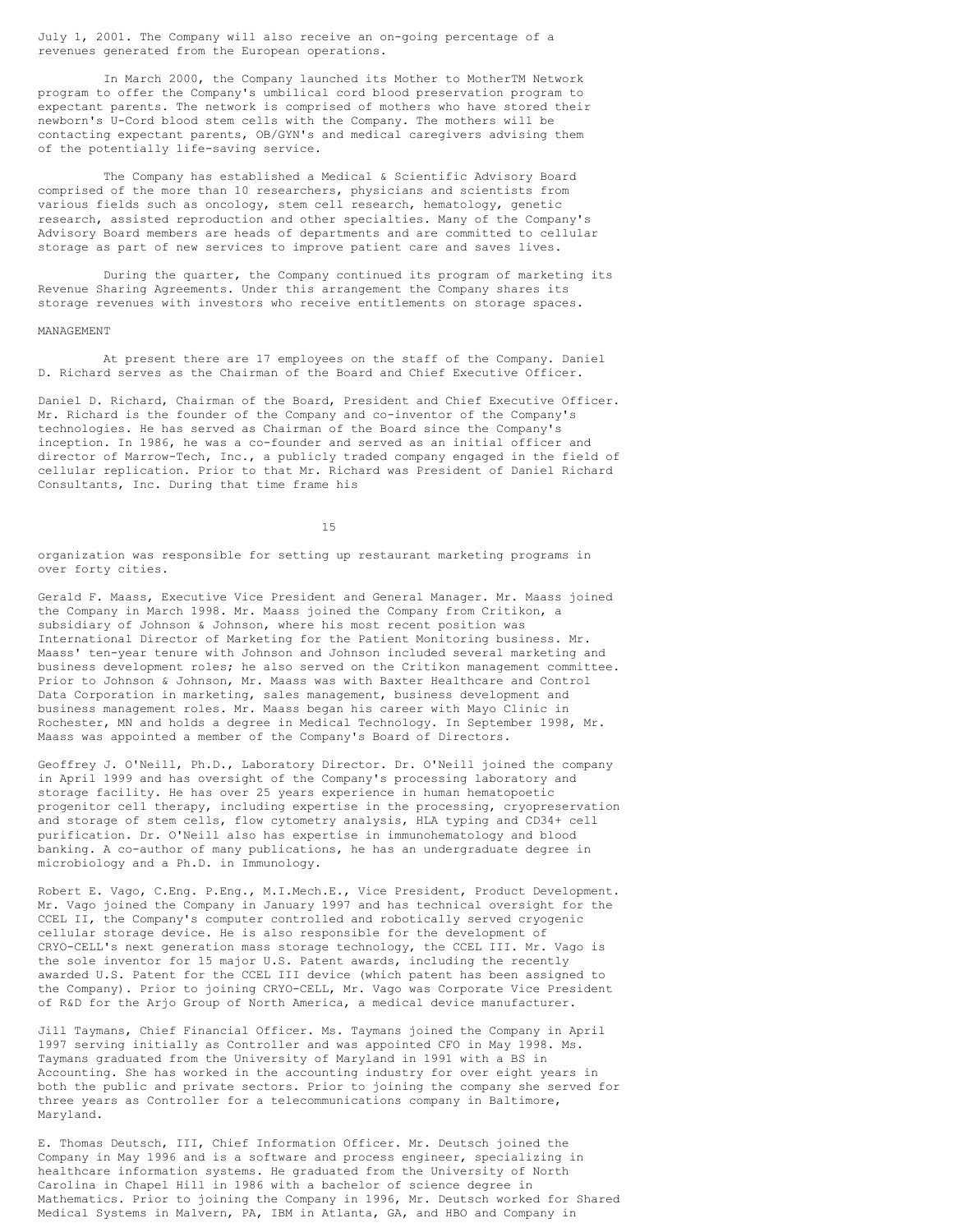Atlanta, GA. His responsibilities include developing, implementing and supporting the Company's communications and information systems, developing, implementing and supporting the Company's Internet plan and systems engineering for the patented CCEL II Cellular Storage System.

# RESULTS OF OPERATIONS

REVENUES. Revenues for the three months ended February 29, 2000 were \$425,903 as compared to \$219,466 for the same period in 1999 representing a 94% increase. The increase in revenues reflects the significant growth in the processing and storage revenue associated with the Company's U-CordTM stem cell program. The Company believes that the growth is a result of its investments in its various marketing programs, including its activities with Lamaze Publishing, and the increased traffic on its updated Web site www.CRYO-CELL.com. The upward sales trend has continued into the second quarter of fiscal 2000.

COST OF SALES. Cost of sales for the three months ended February 29, 2000 were \$163,607 as compared to \$100,825 in 1999. For the period ended February 29, 2000, \$16,128 of the total cost of sales represents the entitlements associated with the Revenue Sharing Agreements as compared to \$10,328 in 1999. The remaining cost of sales for the three months ended February 29, 2000 and 1999 represents the associated expenses resulting from the processing and testing of the U-CordTM specimens in the Company's own

16

state of the art laboratory in Clearwater, Florida.

MARKETING, GENERAL AND ADMINISTRATIVE EXPENSES. Marketing, general and administrative expenses during the three months ended February 29, 2000 were \$576,636 as compared to \$498,232 in 1999. The increase reflects the expense of market development, client services associated with the Company's cellular storage program, continued product development, and the establishment of an expanded management team to handle the continuing growth.

RESEARCH, DEVELOPMENT AND RELATED ENGINEERING EXPENSES. Research, development and related engineering expenses for the three months ended February 29, 2000, were \$21,191 as compared to \$23,316 in 1999. The reduction reflects the impact of previous investments and pre-payments toward the conclusion of the Company's third generation cellular storage system.

# LIQUIDITY AND CAPITAL RESOURCES

At February 29, 2000, the Company had cash and cash equivalents of \$1,530,177 as compared to \$289,489 at February 28, 1999. The increase in cash and cash equivalents was due primarily to the conclusion of a private placement equity financing during November 1999. The gross proceeds from this offering was \$1,100,000 through the sale of 250,000 shares of the Company's restricted common stock. In March 2000, subsequent to the balance sheet date, the Company received an additional \$1,700,000 from the exercise of options to purchase shares of its common stock.

To date, the Company's sources of cash have been from the sales of its U-Cord program to customers, the issuance of its own equities, the sale of Revenue Sharing Agreements, and the sale of subsidiary stock (prior to 1998). At February 29, 2000, the Company is virtually debt-free.

The Company anticipates that cash reserves, cash flows from operations and receivables from its agreements will be sufficient to fund its growth. Cash flows from operations will depend primarily on increasing revenues resulting from an extensive umbilical cord blood cellular storage marketing campaign. The Company's direct sales of its U-CordTM cellular storage program have increased significantly due to the awareness being created through its activities with Lamaze Publishing, the Company's Web site and other forms of marketing exposure.

# FORWARD LOOKING STATEMENTS

In addition to historical information, this report contains forward-looking statements within the meanings of Section 27A of the Securities Act of 1933 and Section 21E of the Securities Exchange Act of 1934. The forward-looking statements contained herein are subject to certain risks and uncertainties that could cause actual results to differ materially from those reflected in the forward-looking statements. Factors that might cause such differences include, but are not limited to, those discussed in the section entitled "Management's Discussion and Analysis or Plan of Operation." Readers are cautioned not to place undue reliance on these forward-looking statements, which reflect management's analysis only as of the date hereof. CRYO-CELL International, Inc. (the "Company") undertakes no obligation to publicly revise these forward-looking statements to reflect events or circumstances that arise after the date hereof. Readers should carefully review the risk factors described in other documents the Company files from time to time with the Securities and Exchange Commission, including the most recent Annual Report on Form 10-K, Quarterly Reports on Form 10-Q to be filed by the Company in 1999 and any Current Reports on Form 8-K filed by the Company.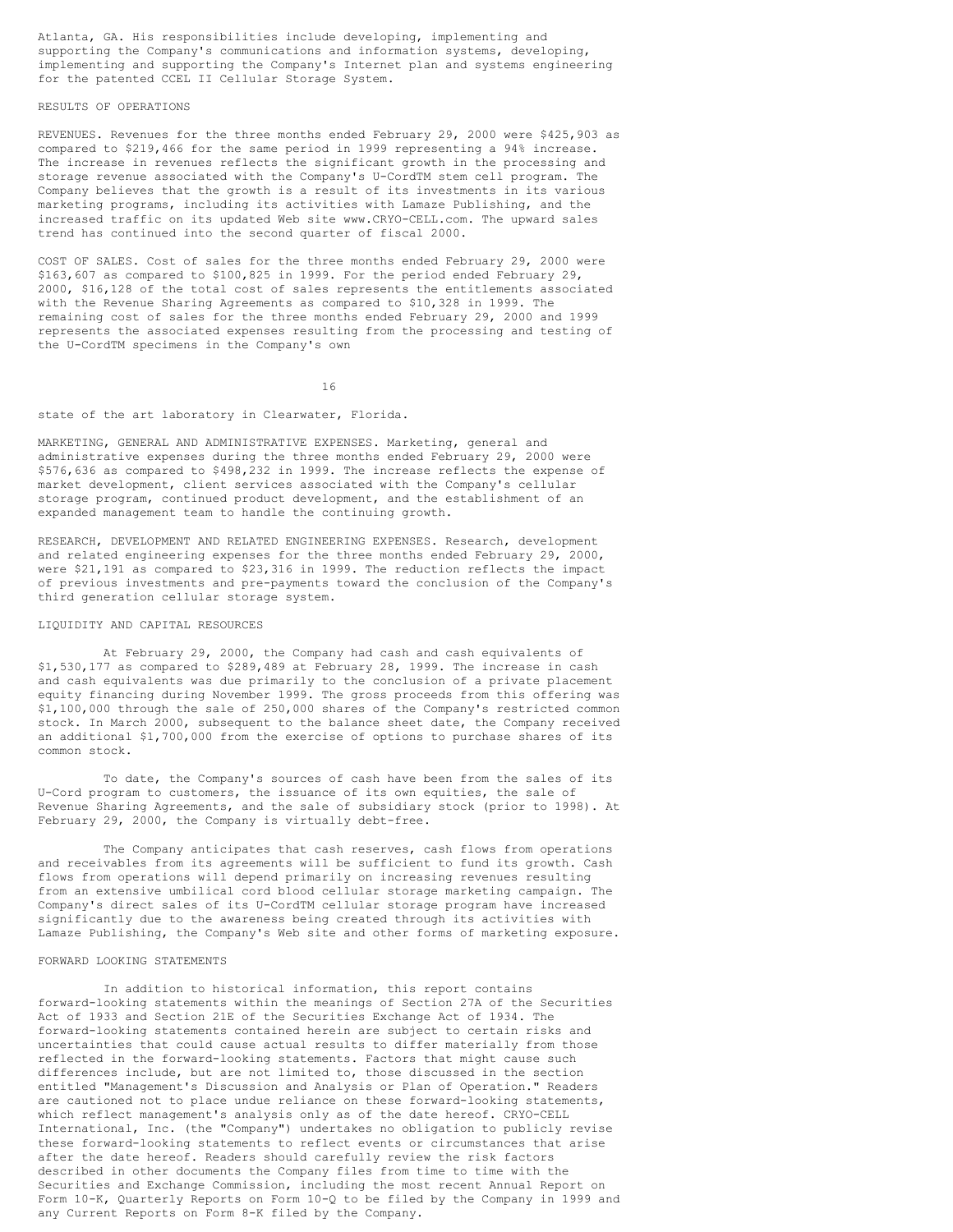#### ITEM 1. LEGAL PROCEEDINGS - -----------------------------------

I. In December, 1992, CRYO-CELL entered into an exclusive agreement with the University of Arizona to develop and enhance a commercial (paid for) cord blood stem cell bank. Prior to this agreement the University of Arizona had not commenced storing any cord blood specimens. CRYO-CELL provided the means for the University to obtain approximately 1400 paying clients. Prior to the termination of the exclusive agreement, which CRYO-CELL alleges was unwarranted, the University breached its contract with CRYO-CELL and entered into an Agreement with Cord Blood Registry, Inc. (CBR).

> On or about July 11, 1996, CRYO-CELL filed suit in San Francisco Superior Court against the University of Arizona, Dr. David Harris and Cord Blood Registry, Inc. The suit claimed breach of contract and other related business torts. Months later, after settlement discussions were unproductive, the University of Arizona counter-sued CRYO-CELL for breach of contract and negligent misrepresentation.

> On July 20, 1998, as a result of the evidence, the jury awarded \$1,050,000 against Defendant University of Arizona. In addition, an award of \$120,000 was granted against the University of Arizona and David Harris, individually, for misappropriation of trade secrets. The jury voted unanimously against the University and in favor of CRYO-CELL as to the counter claims. The court rejected three post-trial motions by the University of Arizona including a request to reduce the award or set aside the verdict.

> On or about September 27, 1999 the Company accepted the University's offer of \$800,000 and settled the matter. On September 30, 1999, the Company received \$441,000 from the University of Arizona. The remaining balance of \$359,000 is being held in escrow, to satisfy a legal lien filed November 4, 1998 by the Company's previous attorneys, Horwitz and Beam. The Company disputes their position and has countersued Horwitz and Beam for malpractice and is seeking \$1,000,000 in compensatory damages and an unspecified amount of punitive damages deemed appropriate by the court.

II. CRYO-CELL retained the services of Horwitz & Beam, a California law firm, to handle the above described lawsuit including its allegations against CBR for interference in a legitimate contract between two parties and unfair business practices, among other claims. The court granted a summary judgment dismissal in favor of CBR. CRYO-CELL believes that Horwitz & Beam mishandled the CBR aspect of the case and certain aspects of its case against the University of Arizona. There is a dispute as to whether Horwitz and Beam is entitled to the fees of \$129,822 they claim is owed by the Company.

> On March 8, 1999, the Company, the Company's CEO and Chairman, the Company's Executive Vice President, and the Company's legal counsel were named as the defendants in a lawsuit filed in the Superior Court of Orange County, California by Horwitz & Beam, the attorneys which had represented CRYO-CELL in its suit against the University of Arizona et al. The plaintiff alleges breach of contract and seeks payment of \$129,822 in allegedly unpaid fees and costs associated with the University of Arizona litigation. The plaintiff also asserts claims of misrepresentation. In reference to these misrepresentation claims, plaintiff has filed a Statement of Damages, which asserts \$1,000,000 in general damages and \$3,500,000 in punitive damages.

> Accordingly, on June 14, 1999, the Company filed: (1) an answer denying all liability; (2) a counterclaim for breach of contract and malpractice, seeking in excess of \$1 million in compensatory damages arising from the malpractice; (3) a motion to dismiss the individual defendants for lack of jurisdiction; and (4) a motion to dismiss all punitive damages allegations against the Company.

#### 18

## Recent Event - Judge's Ruling

On December 17, 1999, Judge Alicemarie H. Stotler of the United States District Court in the Central District of California, issued an Order in which she: (1) granted CRYO-CELL International, Inc.'s ("CRYO-CELL") Motion to Strike Punitive Damages and Dismiss Part of the Complaint; (2) granted Daniel Richard's, Mark Richard's and Gerald F. Maass' (the "Individual Defendants") Motion to Dismiss Complaint for Lack of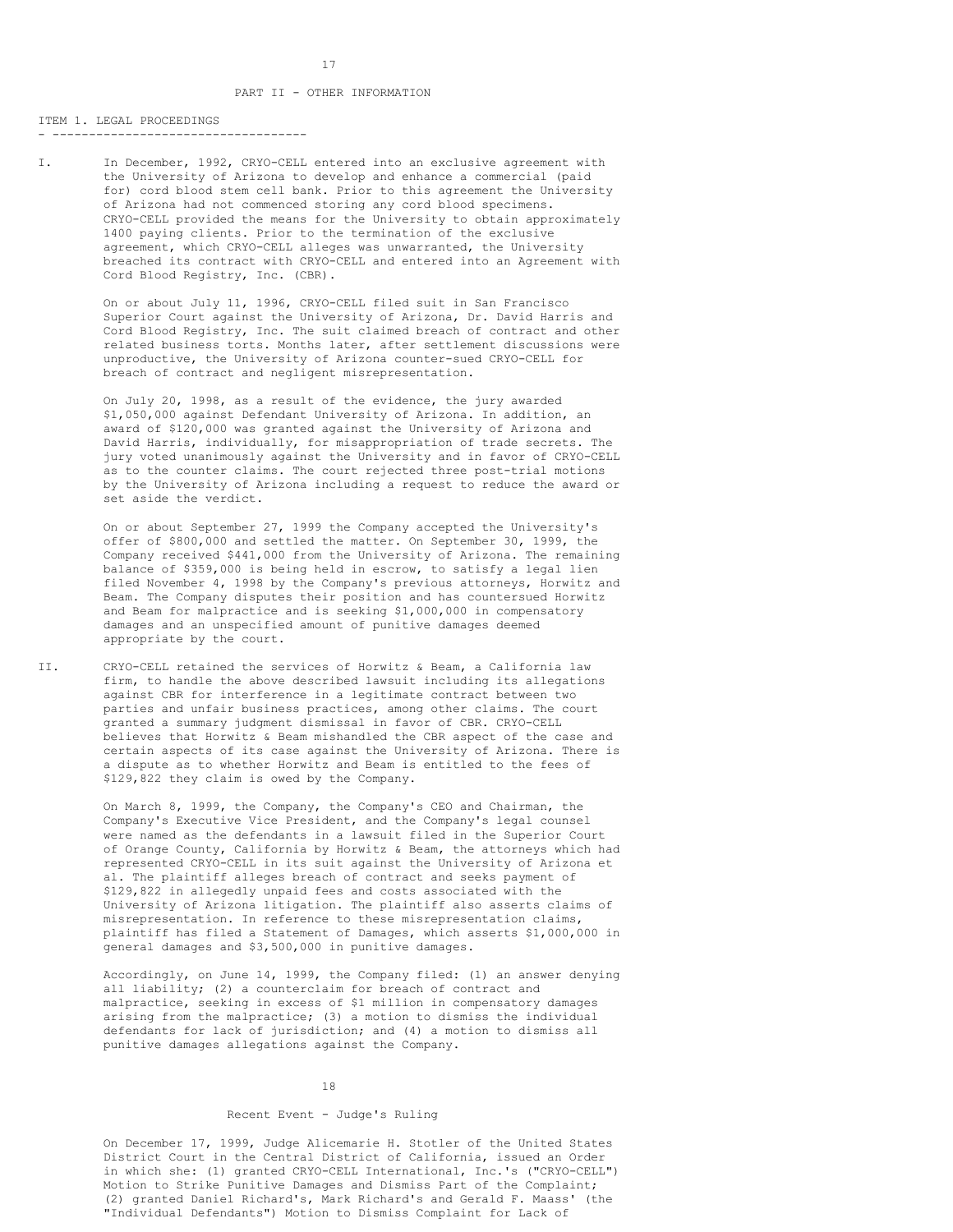Personal Jurisdiction; and (3) granted in part and denied in part Horwitz & Beam, Inc.'s ("H&B") Motion for Order Dismissing Counterclaim and/or Strike Portions Thereof. As discussed in more detail below, the net effect of this order was to reframe the Complaint as a fee dispute, as opposed to a multi-million dollar claim for fraud against CRYO-CELL and its corporate officers. By its order, the Court has barred recovery in this action against the Individual Defendants, and has reduced CRYO-CELL's exposure from over \$3.5 million dollars to \$129,822, plus a possible award of attorneys' fees.

By granting CRYO-CELL's Motion to Strike Punitive Damages and Dismiss Part of the Complaint, the Court dismissed H&B's Fourth Claim for Relief for intentional misrepresentation, i.e., fraud, against CRYO-CELL and the Individual Defendants. The Court held that the promises purportedly made to H&B concerning the opening of an "escrow," even if not ultimately fulfilled, were not fraudulent. In fact, the Court said that "although the Individual Defendants clearly made representations that an 'escrow' would be established, their not having done so, in light of uncertainties of the future course of litigation and their misgivings of plaintiff's performance, suggests nothing more than a negotiation of payment terms."

The Court granted CRYO-CELL's Motion to Strike Punitive Damages Claims with respect to H&B's Fifth Claim for Relief because such damages are not available in connection with negligence claims. Having dismissed the Fourth Claim for Relief for Fraud, H&B's motion to strike the punitive damages claimed in connection therewith was rendered moot.

The Court granted the Individual Defendants' Motion to Dismiss for Lack of Personal Jurisdiction, holding that the fiduciary shield doctrine insulates them from the Court's exercise of personal jurisdiction. The fraud-based exception to this doctrine does not apply in that H&B's fraud claim was dismissed.

In granting H&B's Motion for Order to Strike Portions of CRYO-CELL's Counterclaim, the Court held that the facts pleaded with respect to H&B's concealment of the loss of its claims against Cord Blood Registry could not support a claim for punitive damages. Accordingly, the punitive damages claim was dismissed. If, through discovery, we identify additional facts concerning the concealment and the threats such that we are able to plead with more particularity to satisfy the judge, we can consider seeking leave of court to amend the Counterclaim to reinstate our claim for punitive damages. In addition, the Court held that because the Retainer Agreement between the parties did not contemplate an award of attorneys' fees in the event that CRYO-CELL sues for legal malpractice, CRYO-CELL cannot seek attorneys' fees.

Finally, the Court denied H&B's motion to strike the purportedly disparaging comments in the Counterclaim concerning H&B's conduct of the underlying litigation because H&B failed to make a showing sufficient to establish that the remarks were scandalous, impertinent or immaterial.

CRYO-CELL has established an escrow in the amount of \$359,000 to cover the disputed legal fees (\$129,822) and the 20% recovery of the Judgement against the University of Arizona and David Harris. The Company has requested the release of \$69,178 from escrow, which is the excess of 20% of the \$800,000 actual settlement amount. The overage is a result of CRYO-CELL's settlement of the \$1,170,000 original jury award.

19

<CAPTION>

ITEM 6. EXHIBITS AND REPORTS ON FORM 8-K

|           | (a) | Exhibits      |                                                                          |
|-----------|-----|---------------|--------------------------------------------------------------------------|
| $<$ S $>$ |     | < <sub></sub> |                                                                          |
|           |     | 3.1           | Certificate of Incorporation (1)                                         |
|           |     | 3.11          | Amendment to Certificate of Incorporation (1)                            |
|           |     | 3.2           | $By-Laws (1)$                                                            |
|           |     | 3.21          | Board Minutes to Amendment of By-Laws (1)                                |
|           |     | 10.11         | Agreement with InstaCool of North America, Inc. (2)                      |
|           |     | 10.12         | Agreement with the University of Arizona (2)                             |
|           |     | 10.13         | Agreement with Illinois Masonic Medical Center (4)                       |
|           |     | 10.14         | Agreement with Bio-Stor (4)                                              |
|           |     | 10.15         | Agreement with Gamida-MedEquip (4)                                       |
|           |     | 10.16         | Agreement with ORNDA HealthCorp (Tenet HealthSystem Hospitals, Inc.) (4) |
|           |     | 10.17         | Convertible Note from Net/Tech International, Inc.                       |
|           |     |               | Dated November 30, 1995 (3)                                              |
|           |     | 10.18         | Amended Agreement with Bio-Stor (5)                                      |
|           |     | 10.19         | Agreement with Dublind Partners, Inc. (6)                                |
|           |     | 10.20         | Agreement with Medical Marketing Network, Inc. (6)                       |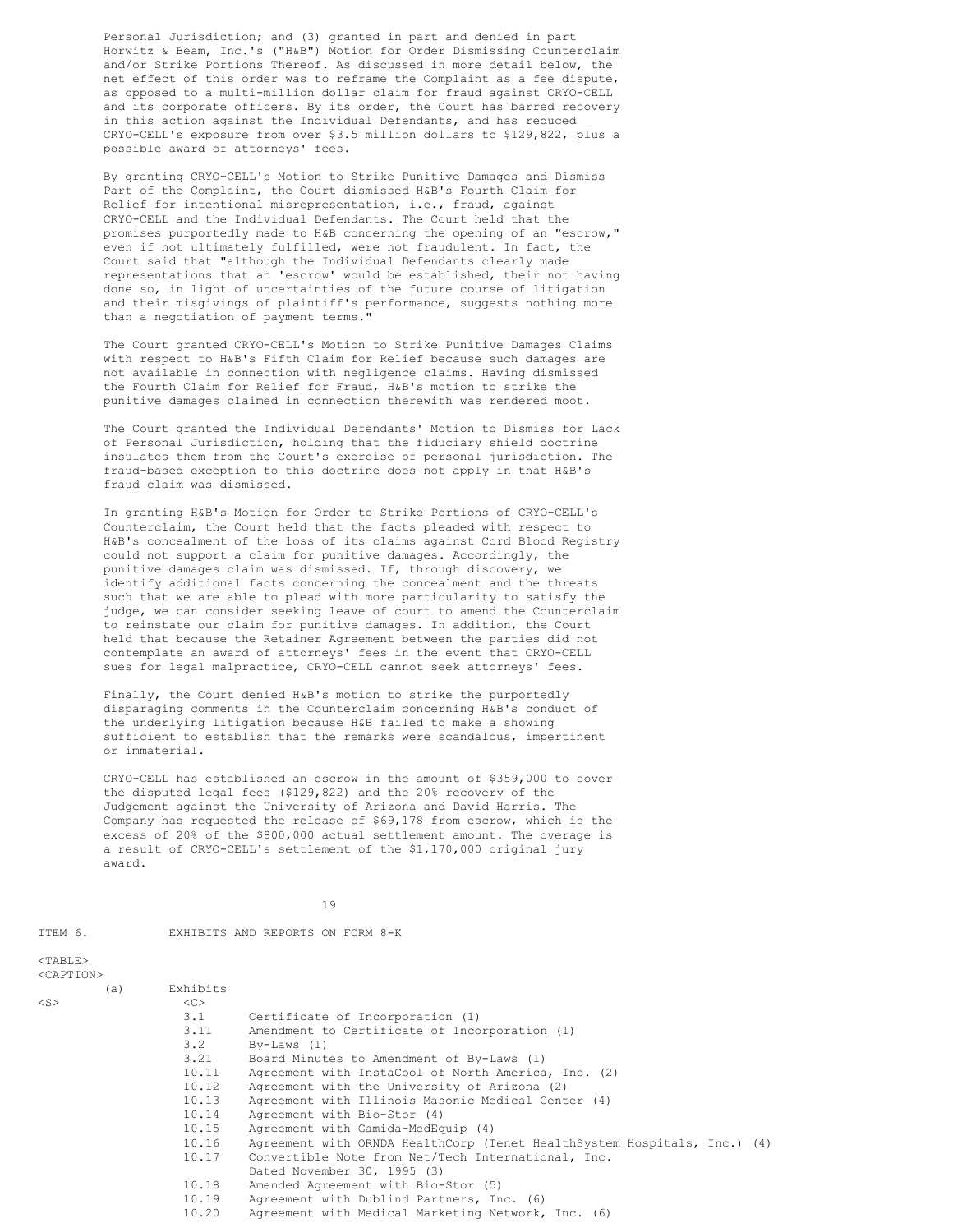$<$ /TABLE>

------------------

- (1) Incorporated by reference to the Company's Registration Statement on Form S-1 (No. 33-34360).
- (2) Incorporated by reference to the Company's Annual Report on Form 10-K for the year ended November 30, 1994.
- (3) Incorporated by reference to the Company's Annual Report on Form 10-K for the year ended November 30, 1995.
- (4) Incorporated by reference to the Companyis Annual Report on Form 10-K for the year ended November 30, 1996.
- (5) Incorporated by reference to the Company's Annual Report on Form 10-K for the year ended November 30, 1997.
- (6) Incorporated by reference to the Company's Annual Report on Form 10-K for the year ended November 30, 1998.
- Incorporated by reference to the Company's Annual Report on Form 10-K for the year ended November 30, 1999.

(b) Reports on Form 8-K.

- (1) Form 8-K filed September 12, 1997 Resignation of William C. Hardy as President, Chief Operating Officer and member of the Board. Resignation of Leonard Green from the Board of Directors.
- (2) Form 8-K filed November 18, 1997 Company filed a multi-count lawsuit in the United States District Court, Northern District of New York claiming that Stainless Design Corporation of Saugerties, New York breached its contract.
- (3) Form 8-K filed February 16, 2000 The judge issued an order in which she (1) granted the Company's motion to strike punitive damages and dismiss part of the complaint, (2) granted Daniel Richard's, Mark Richard's and Gerald Maass' motion to dismiss complaint for lack of personal jrisdiction, and (3) granted in part and denied in part Horwitz & Beam, Inc.'s motionto for order dismissing counterclain and/or strike portions thereof.

Supplemental Information to be furnished with reports filed pursuant to Section 15(d).

(c) No annual reports or proxy material have been sent to security holders for the current fiscal year. Copies of any such report or proxy material so furnished to security holders subsequent to the filing of the annual report on this form will be furnished to the Commission when sent to security holders.

 $20$ 

# SIGNATURES

Pursuant to the requirements of the Securities Exchange Act of 1934, the Registrant has duly caused this report to be signed on its behalf by the undersigned thereunto duly authorized.

CRYO-CELL INTERNATIONAL, INC.

/s/DANIEL D. RICHARD ------------------------------ Daniel D. Richard Chief Executive Officer

Date: April 14, 2000